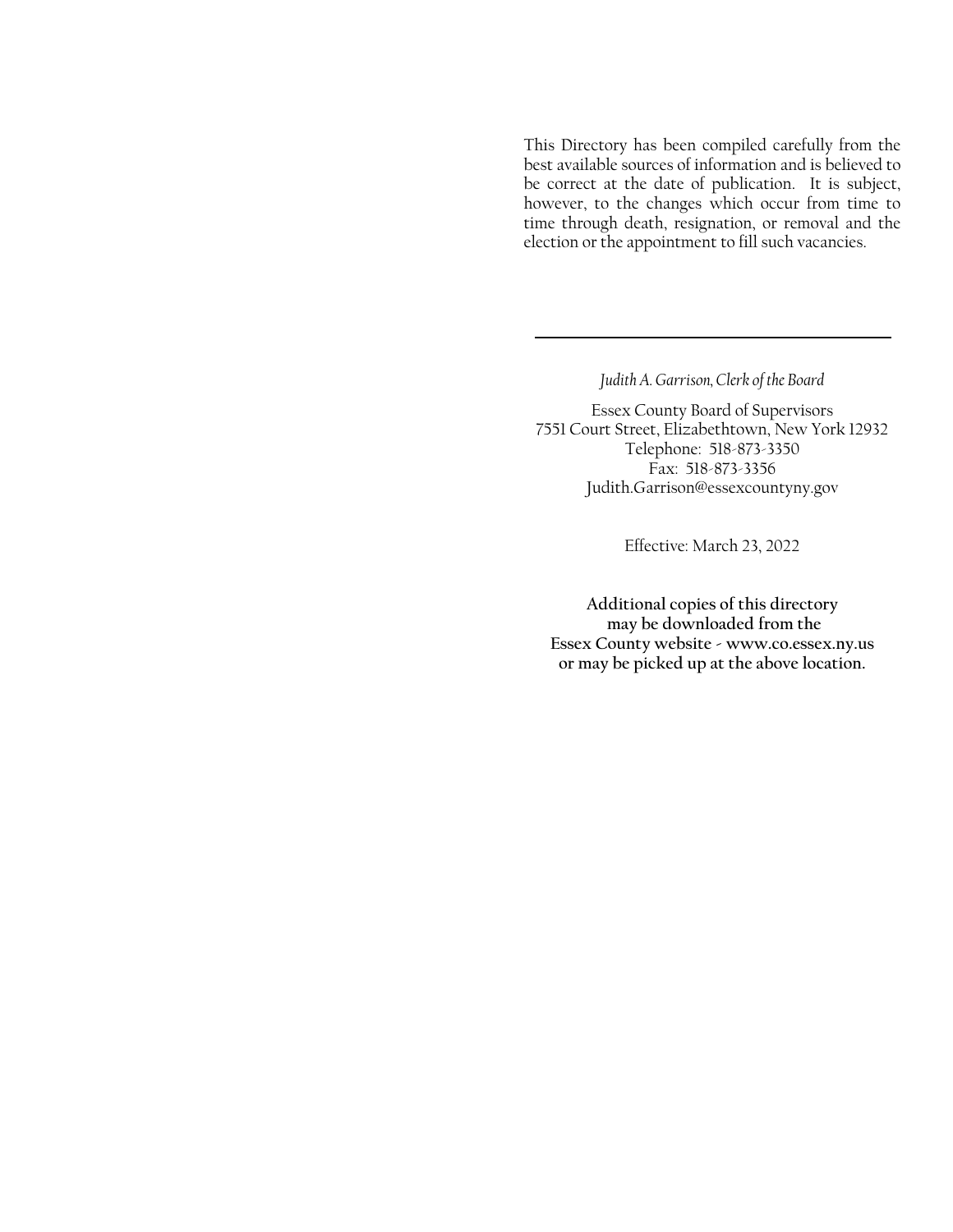#### **REPRESENTATIVES IN GOVERNMENT IN WASHINGTON**

#### **President Joseph R. Biden, Jr.**

The White House 1600 Pennsylvania Avenue NW Washington, DC 20500

**Rep. Elise Stefanik**  318 Cannon House Office Bldg. Washington, D.C. 20515

5 Warren St., Suite 5 Glens Falls, NY 12801 www.stefanik.house.gov (518) 743-0964 Tel. (518) 743-1391 Fax

(202) 456-1414 Tel.  $(202)$  456-2461 Fax

www.whitehouse.gov/contact

**21st Congressional District**  (202) 225-4611 Tel. (202) 226-0621 Fax

**U.S. Senator Charles E. Schumer**  (202) 224-6542 Tel. 322 Hart Senate Office Bldg. Washington, D.C. 20510

www.schumer.senate.gov (202) 224-4451 Tel.

(202) 228-3027 Fax

**U.S. Senator Kirsten Gillibrand**  478 Russell Senate Office Bldg. Washington, D.C. 20510-3201

(202) 228-0282 Fax www.gillibrand.senate.gov

# **REPRESENTATIVES IN GOVERNMENT IN ALBANY**

# **New York State Governor Honorable Kathy Hochul**  State Capitol

Albany, NY 12224

**Senator Daniel G. Stec**  188 State St., Room 310 LOB Albany, NY 12247

5 Warren St., Suite 3 Glens Falls, NY 12801 stec@nysenate.gov www.nysenate.gov/senators/Daniel-G-Stec (518) 474-8390 Tel. www.governor.ny.gov

**45th Senatorial District**  (518) 455-2811 Tel. (518) 426-6873 Fax

(518) 743-0968 Tel. (518) 743-0336 Fax

# **REPRESENTATIVES IN GOVERNMENT IN ALBANY CONTINUED**

| <u>Assemblyman Matthew Simpson</u><br><b>LOB 721</b><br>Albany, NY 12248                                                                      | 114th Assembly Dist.<br>(518) 455-5565 Tel. |
|-----------------------------------------------------------------------------------------------------------------------------------------------|---------------------------------------------|
| 140 Glen Street<br>Glens Falls, NY 12801<br>simpsonm@nyassembly.gov                                                                           | (518) 792-4546 Tel.                         |
| Rossana Rosado, Secretary of State<br>One Commerce Plaza<br>99 Washington Avenue<br>Albany, NY 12231-0001<br>www.dos.ny.gov                   | (518) 474-4764 Tel.<br>(518) 474-4597 Fax   |
| Letitia James, Attorney General<br>The Capitol<br>Albany, NY 12224-0341                                                                       | (800) 771-7755 Tel.                         |
| 43 Durkee Street, Suite 700<br>Plattsburgh, NY 12901-2958<br>www.ag.ny.gov                                                                    | $(518) 562 - 3288$<br>$(518) 562 - 3282$    |
| Thomas P. DiNapoli, State Comptroller<br>Office of the State Comptroller<br>110 State Street<br>Albany, NY 12236<br>contactus@osc.state.ny.us | (518) 474-4044 Tel.                         |
| Hon. Glen T. Bruening<br><b>Essex County Supreme Court</b><br>7559 Court Street<br>Elizabethtown, NY 12932                                    | 4th Judicial Dist.<br>(518) 242-3715 Tel.   |

ChamberGBruening@nycourts.gov

2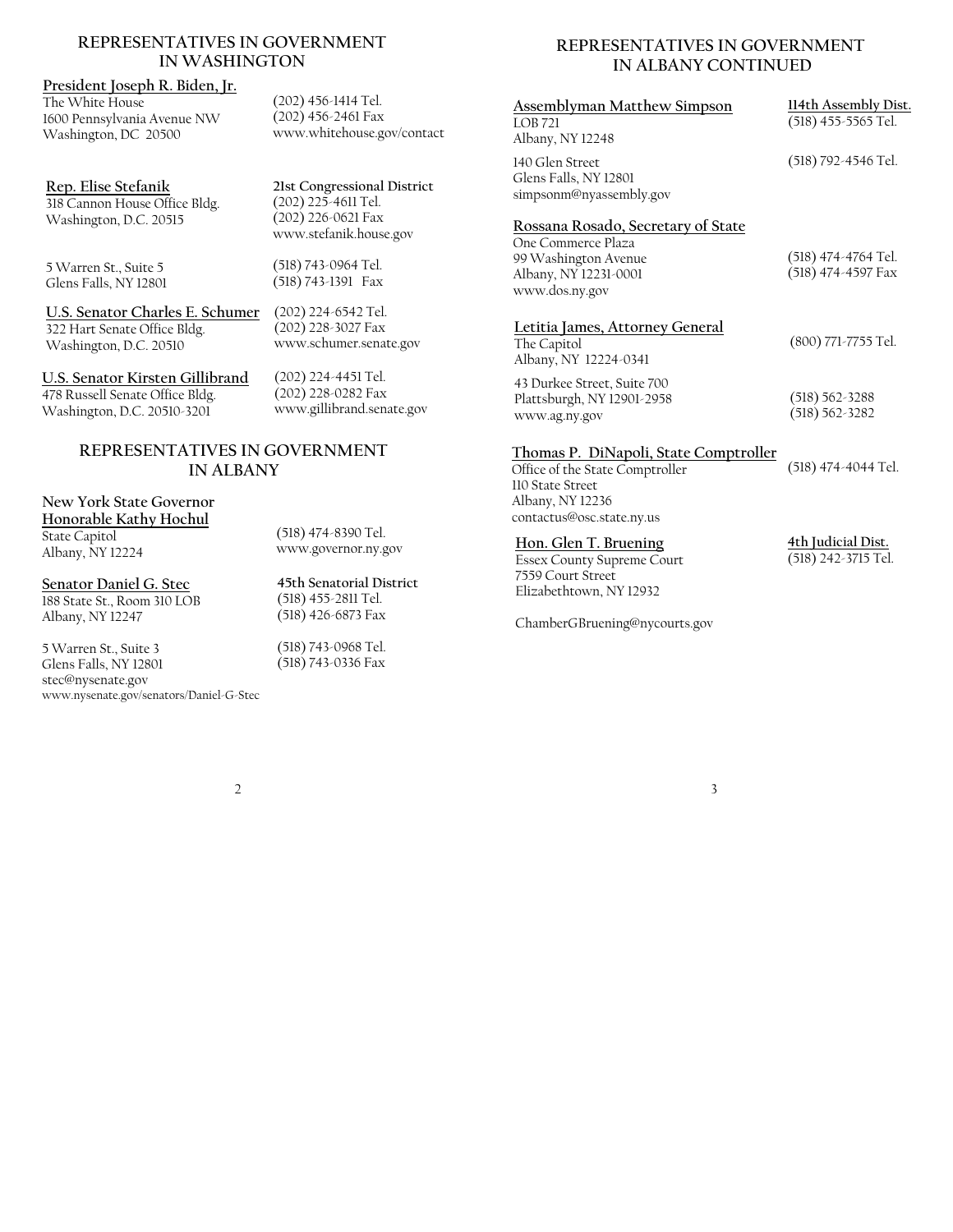#### **ESSEX COUNTY GOVERNMENT CENTER COUNTY SEAT - ELIZABETHTOWN**

7551 Court Street, P.O. Box 217, Elizabethtown, NY 12932 www.co.essex.ny.us Telephone Area Code (518)

#### **BOARD OF SUPERVISORS**

*Regular Board Meeting: 1st Monday of month at 10:00 a.m., Supervisors Chambers, Government Center Elizabethtown, New York*

#### **CHAIRMAN, BOARD OF SUPERVISORS**

*Shaun Gillilland,* 518-873-3350 or 518-963-8668 Chairman@essexcountyny.gov

#### **VICE CHAIRMAN, BOARD OF SUPERVISORS**

*James Monty,* 518-873-3350 or 518-873-6777

# **BOARD OF SUPERVISORS**

| (R) Clayton Barber       | (R) Robin DeLoria     |
|--------------------------|-----------------------|
| (R) Charles Harrington   | (D) Derek Doty        |
| (R) Noel Merrihew        | (R) Stephanie DeZalia |
| (I) Ken Hughes           | (I) Davina Winemiller |
| (D) Matthew Stanley      | (U) Margaret Wood     |
| (D) Joe Pete Wilson      | (R) Mark Wright       |
| (R) James Monty          | (R) Michael Tyler     |
| (D) Stephen McNally      | (R) Shaun Gillilland  |
| (R) Thomas R. Scozzafava | (R) Roy Holzer        |
|                          |                       |

#### **CLERK OF THE BOARD, JUDITH A. GARRISON**

Judith.Garrison@essexcountyny.gov / 518-873-3353 / 518-873-3356 (F)

#### **DEPUTY CLERK OF THE BOARD, DINA L. GARVEY**

Dina.Garvey@essexcountyny.gov / 518-873-3354 / 518-873-3356 (F)

#### **COUNTY MANAGER, DANIEL L. PALMER**

CountyManager@essexcountyny.gov / 518-873-3333 / 518-873-3339 (F)

#### **COUNTY ATTORNEY, DANIEL T. MANNING**

Daniel.Manning@essexcountyny.gov / 518-873-3380 / 518-873-3894 (F) *William Tansey,* Assistant County Attorney William.Tansey@essexcountyny.gov / 518-873-3386  *Anne Maher Secretaries Devann Murphy* 

4

# **2022 COMMITTEE LIST**  ESSEX COUNTY BOARD OF SUPERVISORS

#### **HUMAN SERVICES**

#### Chairman - Wilson

- Vice-Chairman Harrington
- 1. Social Services
- 2. Mental Health
- 3. Public Health
- 4. Aging

#### **PUBLIC SAFETY**

Chairman - McNally

- Vice-Chairman Tyler
- Veteran's
- 2. County Sealer
- 3. Board of Elections
- 4. District Attorney
- 5. Disaster Prep./E911/Safety
- 6. Sheriff
- 7. Coroners Probation
- 
- 9. Public Defender
- 10. Jail/Public Safety Facility 11. Stop DWI

#### **PUBLIC WORKS**

Chairman - DeLoria

Vice-Chairman - Barber 1. Highway

- 
- 2. Solid Waste/Recycling 3. Buildings & Grounds
- 4. New Building Projects
- 5. Fair
- 
- 6. Fish Hatchery
- 7. Soil & Water/Forestry **Transportation**
- 

#### **FINANCE**

# Chairman - Scozzafava

# Vice-Chairman - Merrihew<br>1 County Clerk

- 1. County Clerk
- Auditor
- 3. Treasurer
- 4. Insurance
- 5. County Manager/IT
- 6. Real Property
- 7. NCCC

#### **ECONOMIC DEVELOPMENT**

#### Chairman - Tyler

Vice-Chairman - Holzer

- 1. IDA
- 2. Community Resources<br>3. R.O.O.S.T
- 3. R.O.O.S.T
- 4. Publicity<br>5. Historian
- Historian
- 6. Cooperative Extension
- 7. Housing

### **PERSONNEL**

Chairman - DeZalia

- Vice-Chairman Wilson
	-
- 1. Personnel<br>2. Employee 2. Employee Benefits
- 3. Labor Issues
- 4. Clerk of the Board
- 5. County Attorney

# **LEGISLATIVE**

Chairman - Tyler Vice-Chairman - Scozzafava

#### **WAYS & MEANS**

Chairman - Monty Vice-Chairman - Scozzafava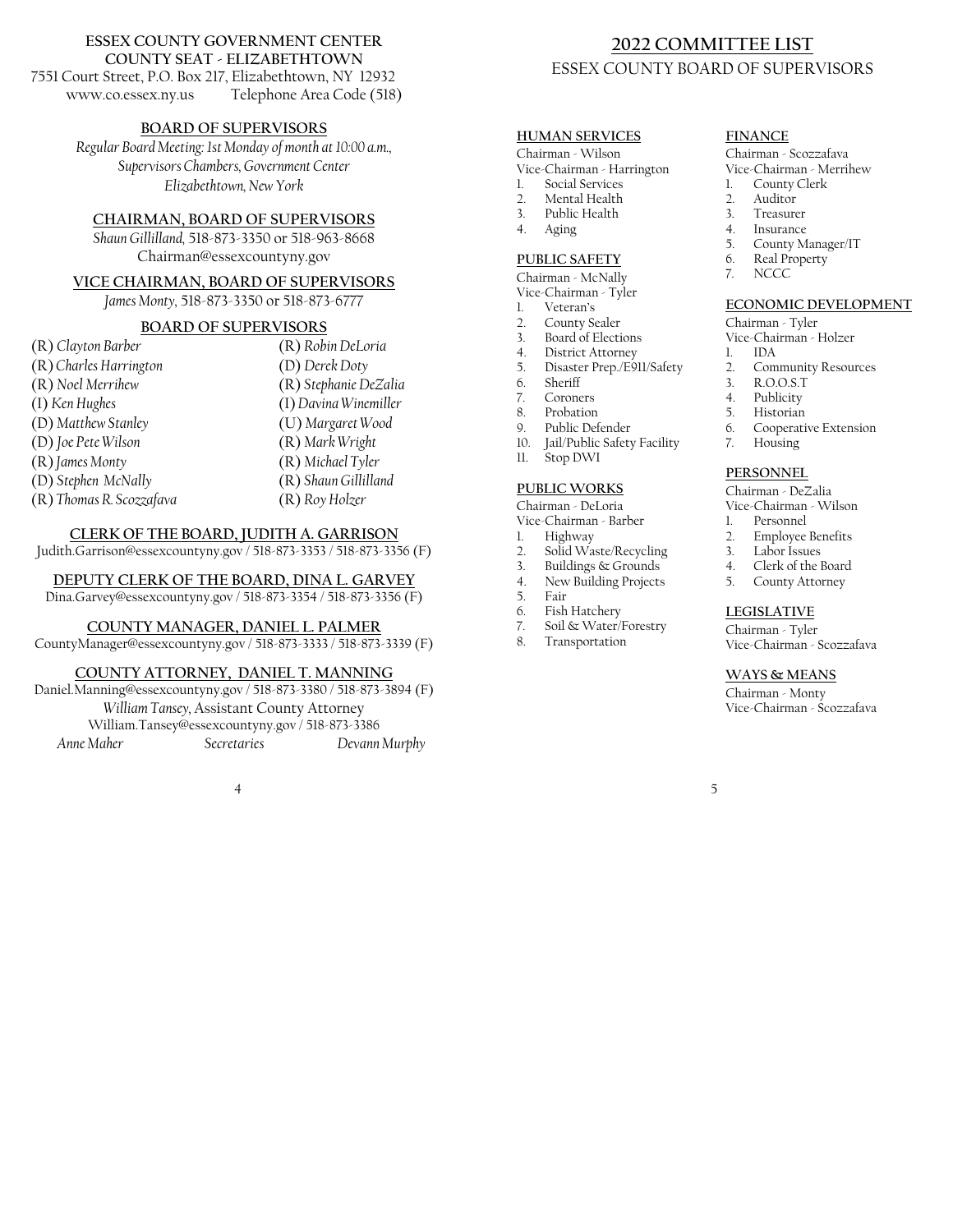# **ESSEX COUNTY ELECTED OFFICIALS**

### **CORONERS**

| Jay Heald        | Jay.Heald@essexcountyny.gov        | 518-569-6246 |
|------------------|------------------------------------|--------------|
| Kellie Valentine | Kellie.Valentine@essexcountyny.gov | 518-598-3668 |

#### **COUNTY CLERK, JOSEPH A. PROVONCHA**

Joseph.Provoncha@essexcountyny.gov /518-873-3601 /518-873-3548 (F)

**Chelsea Merrihew,** Deputy - County Clerk Chelsea.Merrihew@essexcountyny.gov / 518-873-3851

**Charlotte M. McGinn,** Deputy - DMV Charlotte.Mcginn@essexcountyny.gov / 518-873-3694

#### **SHERIFF, DAVID REYNOLDS**

David.Reynolds@essexcountyny.gov / 518-873-6902 / 518-873-6940 (F)

**Thomas Murphy, U**ndersheriff Thomas.Murphy@essexcountyny.gov / Phone: 518-873-6903

#### **Public Safety Facility**

702 Stowersville Road, Lewis, NY 12950 Civil Office - 518-873-6907 County Jail - 518-873-6970 Patrol - 518-873-6915

### **COUNTY TREASURER, MICHAEL G. DISKIN**

Michael.Diskin@essexcountyny.gov / 518-873-3317 / 518-873-3318 (F)

**Lisa Decker,** Deputy-Taxes Lisa.Decker@esssexcountyny.gov / 518-873-3305

#### **DISTRICT ATTORNEY, KRISTY L. SPRAGUE**

Kristy.Sprague@essexcountyny.gov / 518-873-3335 / 518-873-3788 (F)

**Patti Doyle,** Secretary / 518-873-3334

# **AGENCIES AND DEPARTMENTS**

**AATV - Adirondack Association of Towns & Villages**  PO Box 83, Hadley, NY 12835

AATVny.org / 518-312-6732/ aatvny@gmail.com

#### **ACAP - Adirondack Community Action Program**

**Alan Jones, Executive Director** 7572 Court Street, P.O. Box 848Elizabethtown, NY 12932 www.acapinc.org / 518-873-3207 / 1-877-873-2979/518-873-6845 (F) **ONE WORK SOURCE** 

www.ncworkforce.com

#### **ADIRONDACK FILM SOCIETY**

P.O. Box 489, Lake Placid, NY 12946 / 518-588-7275 www.adirondackfilmsociety.org

#### **ADIRONDACK PARK AGENCY**

P.O. Box 99, Ray Brook, NY 12977 www.apa.ny.gov / 518-891-4050

#### **ADIRONDACK PARK LOCAL GOVT. REVIEW BD.**

**Gerald W. Delaney , Executive Director -** 518-569-7800 326 Downs Road, Cadyville, NY 12918 / gdelaneylgrb@gmail.com

#### **AFFIRMATIVE ACTION OFFICER**

**Jennifer Mascarenas**  Jennifer.Mascarenas@essexcountyny.gov / 518-873-3364

#### **OFFICE FOR THE AGING**

**Krissy Leerkes,** Director Krissy.Leerkes@essexcountyny.gov / 518-873-3695 / 518-873-3784 (F) Essex County NY Connects - 518-873-3815

#### **ESSEX COUNTY ARTS COUNCIL, INC.**

www.essexcountyarts.org /essexcountynyarts@gmail.com P.O. Box 187, Westport, NY 12993

#### **ATTORNEY GENERAL OUTREACH PROGRAM**

**Glen Michaels,** Asst. Attorney General 43 Durkee Street, Suite 700, Plattsburgh, NY 12901 518-562-3288 / 518-562-3293 (F)

6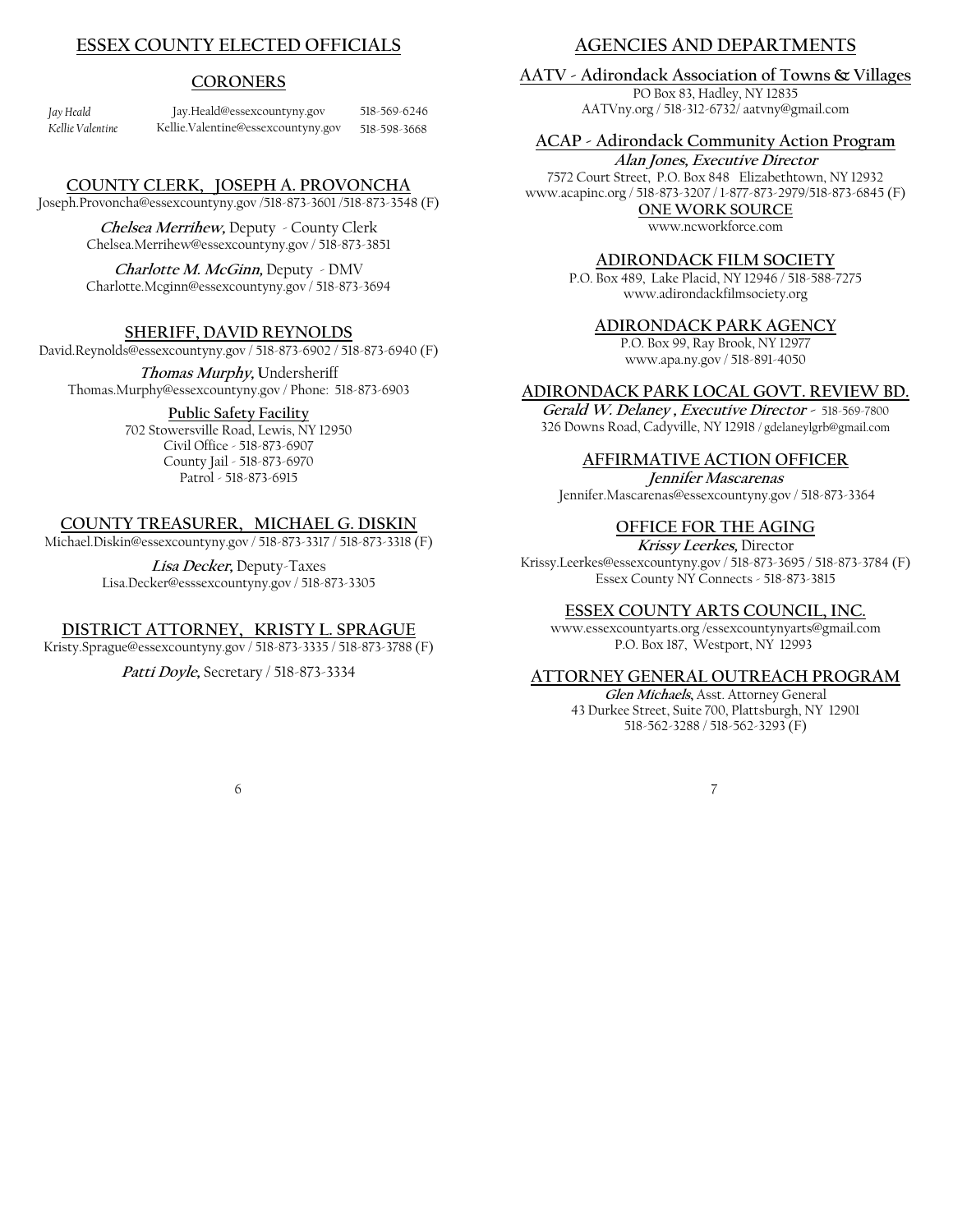## **COUNTY AUDITOR, LAURA CARSON**

Laura.Carson@essexcountyny.gov / 518-873-3307 / 518-873-3486 (F) **Laurie DeZalia***,* Deputy Auditor

Laurie.DeZalia@essexcountyny.gov / 518-873-3308

# **AUSABLE RIVER ASSOCIATION, KELLEY TUCKER**

www.ausableriver.org / contactus@ausableriver.org P.O. Box 8, Wilmington, NY 12997 / 518-637-6859

# **BOARD OF ELECTIONS**

(R) **AllisonMcGahay** Allison.McGahay@essexcountyny.gov

# (D) **Sue Montgomery-Corey**

Sue.Montgomery-Corey@essexcountyny.gov

**Shona Doyle***,* Deputy **Jennifer Fifield,** Deputy 518-873-3479 (F)

**BOQUET RIVER ASSOCIATION** 

P.O. Box 374, Elizabethtown, 12932 info@boquetriver.org / 518-873-2178

# **CLINTON-ESSEX-FRANKLIN LIBRARY**

**Steve Kenworthy,** Director www.cefls.org / skenworthy@cefls.org / 518-563-5190 33 Oak Street, Plattsburgh, NY 12901-2810 / 518-563-0421 (F)

#### **COMMISSIONER OF JURORS, ANDREW QUINN**  518-873-3377

#### **COMMUNITY RESOURCES DEPARTMENT**

**Anna Reynolds,** Director

Anna.Reynolds@essexcountyny.gov / 518-873-3895 / 518-873-3751 (F) **Lynn Donaldson,** *Deputy Director*  Lynn.Donaldson@essexcountyny.gov / 518-873-3687

#### **COMMUNITY SERVICES BOARD**

**Terri Morse, Director -** Terri.Morse@essexcountyny.gov **Laurie Kelley, Board Chair -** laurieakel@aol.com

#### **CORNELL COOPERATIVE EXTENSION**

8487 US Route 9, Lewis, N.Y. 12950 essex@cornell.edu / 518-962-4810 / 518-962-8241 (F)

8

### **COUNTY COURT, RICHARD B. MEYER, JUDGE**

*Eileen Gonzalez, Chief Clerk* 518-873-3370 / 518-451-8738 (F)

#### **DISABILITIES ACT COORDINATOR, JAMES DOUGAN**

James.Dougan@essexcountyny.gov / 518-873-3745

#### **EMERGENCY SERVICES DEPARTMENT**

**Max Thwaits,** Director / Fire Coordinator 702 Stowersville Road Lewis, N.Y. 12950 / 518-873-3963 (F) Max.Thwaits@essexcountyny.gov /518-873-3901/518-524-6911 (C)

**DEPUTY DIRECTOR/911 COORDINATOR, MATTHEW WATTS** Matthew.Watts@essexcountyny.gov / 518-873-3902

### **EMS COORDINATOR, BRYSE TAYLOR**

Bryse.Taylor@essexcountyny.gov / 518-873-3907

**HEALTH & SAFETY/COUNTY CODE OFFICER, SETH CELOTTI**

Seth.Celotti@essexcountyny.gov / 518-873-3733 (O) / 518-569-6752 (C)

#### **ENVIRONMENTAL CONSERVATION, DEPT. OF**

Joseph Zalewski, Region 5 Director, PO Box 296, Ray Brook, NY 12977 info.R5@dec.ny.gov / 518-897-1211 / 518-897-1394 (F)

#### **ESSEX COUNTY FAIR**

P.O. Box 431, Westport, NY 12993 countyfairfun@yahoo.com / Phone: 518-962-8650 / Fax: 518-962-8241

**ESSEX COUNTY ETHICS BOARD, WILLIAM A. TANSEY** 

William.Tansey@essexcountyny.gov / 518-873-3386

#### **ESSEX COUNTY HEALTH DEPARTMENT**

**Linda L. Beers,** Director Public Health Linda.Beers@essexcountyny.gov

132 Water Street, Elizabethtown, NY Phone: 518-873-3500 / Fax: 518-873-3539 /After Hours 1-888-270-7249

> **Jessica Darney Buehler,** Public Health Unit Jessica.DarneyBuehler@essexcountyny.gov

**Jennifer Newberry,** Home Health Jennifer.Newberry@essexcountyny.gov

**Lucianna Celotti,** Children Services Lucianna.Celotti@essexcountyny.gov

**Krista Berger,** WIC Krista.Berger@essexcountyny.gov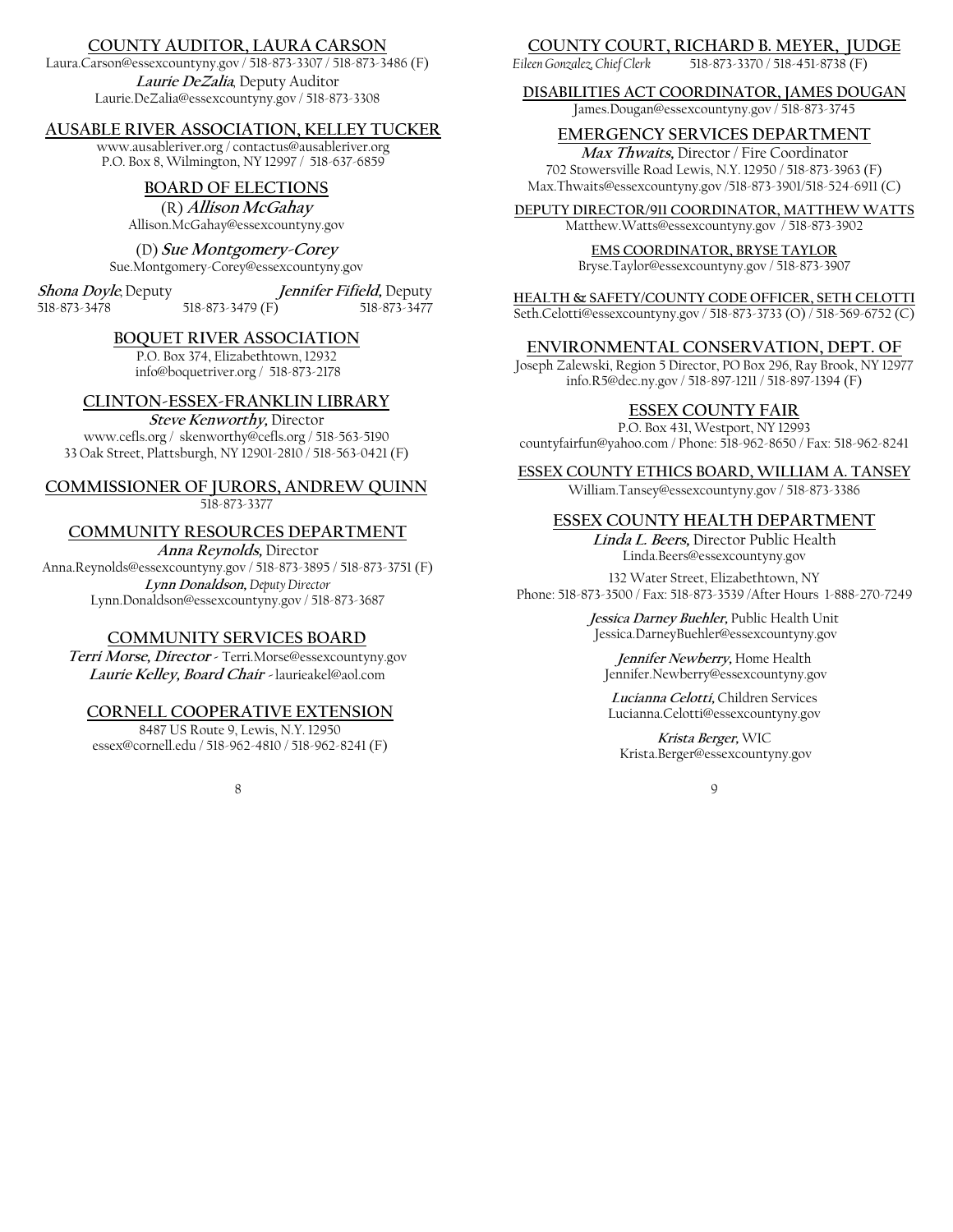# **FAMILY COURT - RICHARD B. MEYER, JUDGE**

*Jaime Valachovic, Chief Clerk* 518-873-3320 / 518-873-3328 (F)

# **HISTORICAL SOCIETY**

**Aurora McCaffrey -** Essex County Historian P.O. Box 428, Elizabethtown, NY 12932 echs@adkhistorycenter.org / 518-873-6466

#### **HOUSING ASSISTANCE PROGRAM (HAPEC)**

**Bruce Misarski,** Director 103 Hand Ave., Elizabethtown NY 12932 info@hapec.org / 518-873-3691 / 518-873-9102 (F)

#### **INDUSTRIAL DEVELOPMENT AGENCY/ ESSEX COUNTY EMPIRE ZONE**

**Carol Calabrese / Jody Olcott,** Co-Executive Directors 7566 Court Street, Elizabethtown, NY 12932 518-873-9114 / 518-873-2011 (F) info@essexcountyida.com / empirezone@essexcountyida.com

### **INFORMATION SYSTEMS**

**Daniel Palmer,** Director CountyManager@essexcountyny.gov / 518-873-3333 / 518-873-3339 (F)

### **LAKE CHAMPLAIN VISITORS CENTER**

814 Bridge Road, Crown Point, NY 12928 Phone: 1-866-843-5253 or 518-597-4649 / 518-597-4649 (F)

# **LAKE CHAMPLAIN/LAKE GEORGE REGIONAL PLANNING BOARD**

**Beth Gilles,** Director

P.O. Box 765, 1 Lower Amherst Street, Lake George 12845 lclgrpb@verizon.net / 518-668-5773 / 518-668-5774 (F)

#### **LAKES TO LOCKS PASSAGE, INC.**

**Janet Kennedy,** Executive Director info@lakestolocks.org / 518-597-9660 / 518-597-9661 (F)

#### **LITERACY VOLUNTEERS of Essex/Franklin Counties**

**Sandy Woods,** Program Manager and Coordinator lvsandra@hotmail.com/518-546-3008/3265 Broad St., Port Henry NY 12974

10

518-873-3369 **/** Central.Supply@essexcountyny.gov / 518-873-3368

#### **MENTAL HEALTH DEPARTMENT**

 **Terri Morse,** Director Terri.Morse@essexcountyny.gov / 518-873-3670 / 518-873-3777 (F)

### **MOTOR VEHICLES DEPARTMENT**

**Joseph A. Provoncha,** County Clerk Elizabethtown Office / 518-873-3620 / Monday - Friday 8:00 - 4:00 Ticonderoga Office / 518-585-2511 / Tuesday & Wednesday 8:00 - 3:30 Lake Placid Office / 518-873-3865 / Monday & Thursday 9:00 - 4:00

#### **N.Y.S. DEPT. OF TRANSPORTATION - REGION 1**

**Pat Barnes, P.E. -** Regional Director 7735 US Rte. 9N, Elizabethtown, NY 12932 / 518-873-2170

#### **N.Y.S DEPARTMENT OF HEALTH**

11 St. Bernard Street, Saranac Lake, NY 12983 / 518-891-1800

### **NORTH COUNTRY COMMUNITY COLLEGE**

**Joe Keegan,** President P.O. Box 89, Saranac Lake, NY 12983 / 518-891-2915 / 518-891-5029 (F)

#### **NUTRITION PROGRAM FOR ELDERLY**

**Rob Alexander,** Director (ACAP) 74 Fairgrounds Way, Westport, NY 12993 518-962-2730 / 518-962-2731 (F)

#### **CAPITAL DISTRICT OTB**

**Lorilee Sheehan,** Essex County Representative *-* 518-570-7124 518-962-2730 / 518-962-2731 (F)

#### **PERSONNEL AND CIVIL SERVICE**

**Jennifer Mascarenas,** Personnel Officer Jennifer.Mascarenas@essexcountyny.gov/518-873-3364/518-873-3372 (F)

#### **PRINTING DEPARTMENT, MIKE DEPAOLI**

Michael.DePaoli@essexcountyny.gov/ 518-873-3358 / 518-873-3356 (F)

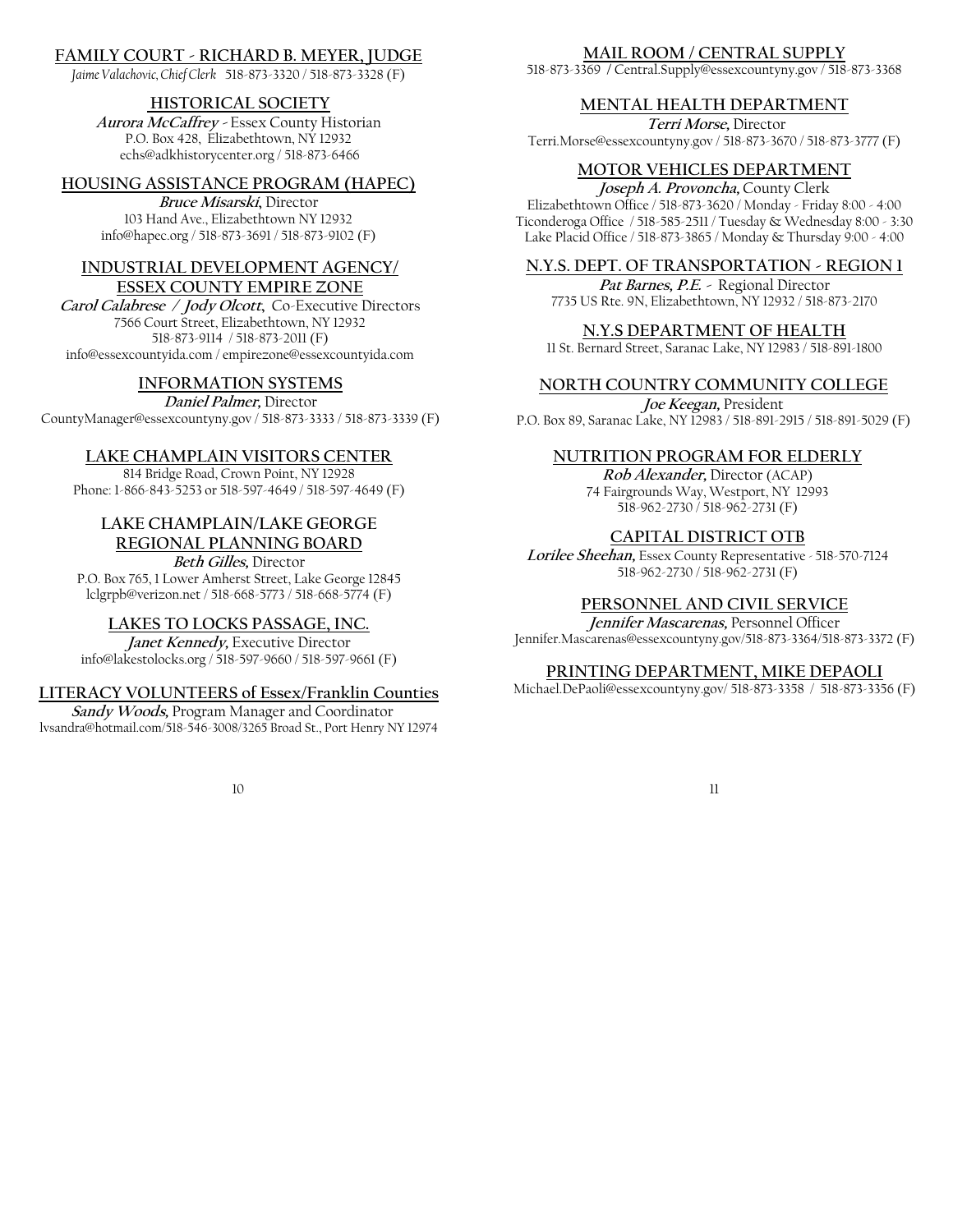# **PROBATION DIRECTOR, HEATHER SHEEHAN**

Heather.Sheehan@essexcountyny.gov / 518-873-3650 / 518-873-3649 (F)

# **PUBLIC DEFENDER, BRANDON E. BOUTELLE**

Brandon.Boutelle@essexcountyny.gov / 518-873-3880 / 518-873-3888 (F) **Kellie King***, Secretary* / Kellie.King@essexcountyny.gov / 518-873-3882

# **PUBLIC INFORMATION / PRESS OFFICER**

**Daniel Manning**, Daniel.Manning@essexcountyny.gov / 518-873-3380

# **PUBLIC WORKS DEPARTMENT**

**James E. Dougan,** Highway Superintendent James.Dougan@essexcountyny.gov 518-873-3739 / 518-873-9195 (F) 8053 US Rte. 9, Elizabethtown, NY 12932

# **Highway Garage**: 518-873-3736 **Buildings & Grounds**: 518-873-3640

**ESSEX COUNTY FISH HATCHERY**  Creek Road, P.O. Box 501, Crown Point, NY 12928 518-597-3844 / 518-597-3844 (F)

# **LANDFILL (SERKIL, LLC)**

8181 Us Rte. 9, Lewis NY 12950 518-873-6650 / 518-873-9249 (F)

# **TRANSPORTATION DEPARTMENT**

518-873-3689 / 1-800-914-9266 / 518-873-3466 (F)

# **PURCHASING DEPARTMENT**

**Linda Wolf,** Purchasing Agent Linda.Wolf@essexcountyny.gov / 518-873-3332 / 518-873-3339 (F)

# **REAL PROPERTY TAX SERVICES**

**David Wainwright,** Director David.Wainwright@essexcountyny.gov 518-873-3390 / 518-873-3400 (F) **Vacant,** Assistant Director 518-873-3332 / 518-873-3339 (F)

# **RECORDS MANAGEMENT OFFICER**

**Joseph A. Provoncha,** *County Clerk,* 518-873-3601

# **REGIONAL OFFICE OF SUSTAINABLE TOURISM**

**Jim McKenna,** CEO / President 2608 Main Street, Lake Placid, NY 12946 / info@lakeplacid.com james@lakeplacid.com / 518-523-2445 / 518-523-2605 (F)

# **RSVP - RETIRED SENIOR VOLUNTEER PROGRAM**

38 Park Place, Port Henry, NY 12974 rsvp@logical.net / 518-546-3565 / 546-3079 (F)

# **SELF-INSURANCE / WORKERS' COMPENSATION**

**Judith Garrison,** Administrator*,* 873-3353 Judith.Garrison@essexcountyny.gov

#### **SOCIAL SECURITY OFFICE** 1-800-772-1213

# **SOCIAL SERVICES COMMISSIONER**

**Michael Mascarenas**  Michael.Mascarenas@essexcountyny.gov/518-873-3760/518-873-3779 (F)

# **SOIL & WATER CONSERVATION DISTRICT**

 **Alice Halloran,** Director / ahalloran@westelcom.com 8053 US Route 9, Elizabethtown, NY 12932 (physical address) P.O. Box 407, Westport, NY 12993 / 518-962-8225

**SUPREME COURT JUSTICE, RICHARD B. MEYER** 518-873-3370

**SURROGATE COURT JUDGE, RICHARD B. MEYER** 

**Mary Ann Badger**, Chief Clerk, 518-873-3385 / 518-873-3731 (F)

# **VETERANS SERVICES**

**Timothy Pierce,** Counselor Tim.Pierce@veterans.ny.gov / 518-873-3489 County Liaison - *Noel Merrihew /* Veteran's Clinic - 518-626-5236

# **WEIGHTS & MEASURES**

**Dan Woods,** Director Daniel.Woods@essexcountyny.gov / 518-873-3877 / 518-873-3486 (F)

12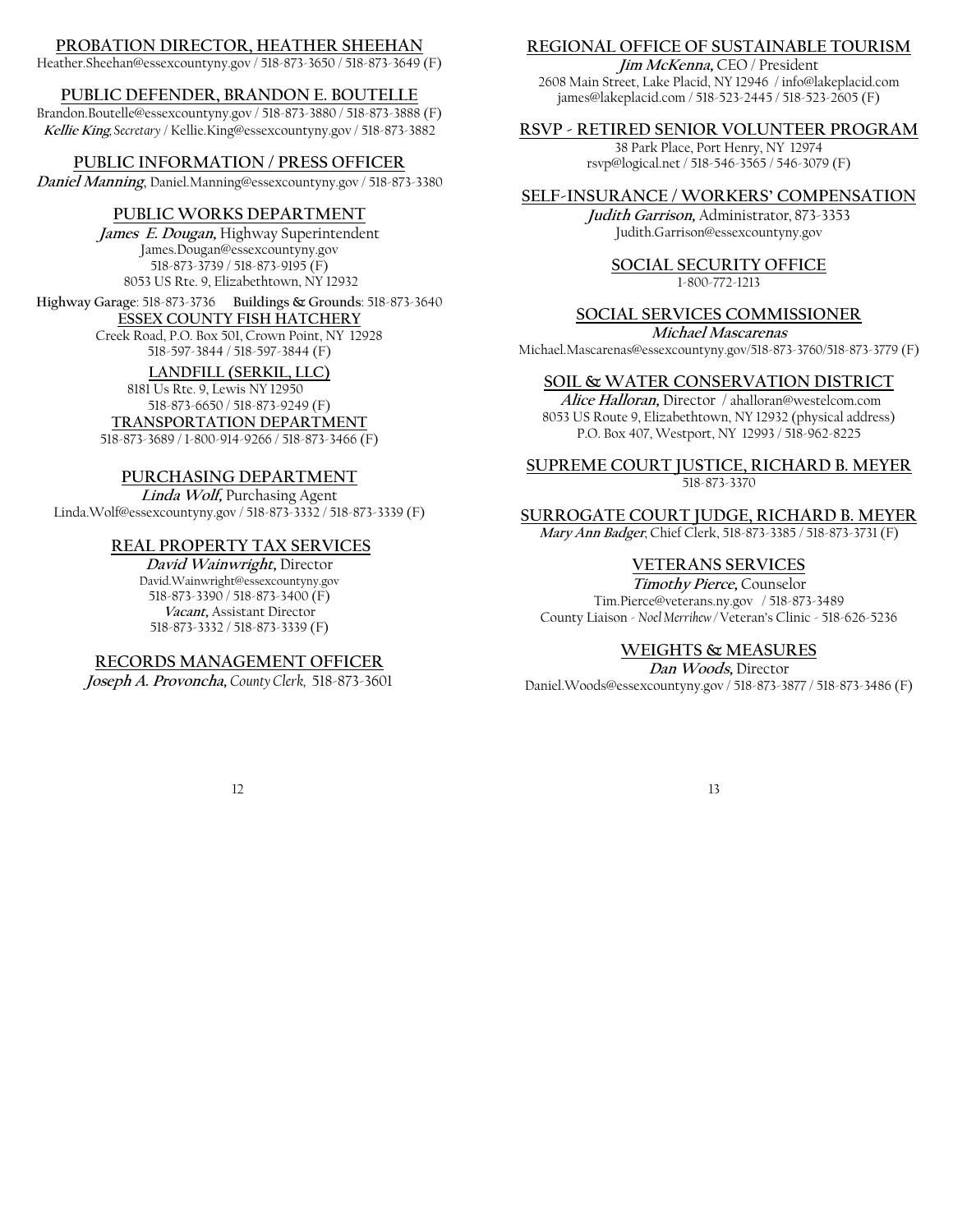# **TOWN OF CHESTERFIELD**

**1 Vine Street, P.O. Box 456 Keeseville, NY 12944 www.townofchesterfield.net Office Hrs: 8:00 - 12:00 / 1:00 - 4:00 (Mon-Thurs), 8:00 - 12:00 (Fri)**

# **SUPERVISOR**

**Clayton J. Barber**  townofchesterfield@gmail.com 518-834-9042 / 518-565-9523 (C)

**TOWN CLERK / TAX COLLECTOR Bruce L. Bourgeois, Jr.** 518-834-9041 / 518-802-7797 (C)

**TOWN JUSTICES** 

**David A. Bashaw**Phone: 518-834-9211 **Andrew J. Russell**

**COUNCIL MEMBERS Patrick W. Mitchell**<br>
518-834-2051<br> **David Gload**<br>
518-834-7041

518-834-4608

518-834-7041 **Richard J. Klages****John Casey** 

**SUPERINTENDENT OF HIGHWAYS John "Jay" Champine, Jr.,** 518-834-9056 / 518-572-6493 (C)

**SOLE ASSESSOR** CODE OFFICER<br>
Patty Oshier Randall Pray

**Patty Oshier Randall Pray** <br> **Patty Oshier Randall Pray**<br>  $518-834-9041$  <br>  $518-834-9041$ 518-834-9041 518-834-9041

**HEALTH OFFICER DOG CONTROL OFFICER Richard L. Bremer** Mark Hrycyk 91 Haynes Road, Plattsburgh, NY518-570-6557

**POLICE DEPARTMENT**<br> **FIRE DEPARTMENT**<br> **FIRE DEPARTMENT**<br> **FIRE DEPARTMENT**<br> **FIRE DEPARTMENT** 518-834-9049

*Town Board Meetings are held at 6:00 pm on the second Tuesday of every month*

#### 14

## **TOWN OF CROWN POINT**

**P.O. Box 443, 17 Monitor Bay Park Crown Point, NY 12928 townofcrownpointny.gov Office Hours: 9:00-3:00 (Monday - Thursday) 9:00-12:00 Friday**

**SUPERVISOR** 

**Charles W. Harrington**  supervisor@townofcrownpointny.gov 518-597-3035 / 518-603-3909 (C) / 518-597-3114 (F)

**TOWN CLERK/TAX COLLECTOR Linda L. Woods,** 518-597-3235

**TOWN JUSTICE**

**Arthur S. Miclette,** 518-597-4144

#### **COUNCIL MEMBERS**

**Tara Peters****Sherlene Simpson-Barrows** 518-597-3121 **Walter Worth****John Wayman** 518-597-3959

#### **SUPERINTENDENT OF HIGHWAYS**

**Bruce Burns,** 518-597-3233/802-479-7164 (C) highway@townofcrownpointny.gov

**WATER/SEWER** 

**Gary Allen,** 518-597-4350

#### **SOLE ASSESSOR CODE OFFICER**

**Richard Maxwell Colin Mangan /** *518-545-7433* 

518-597-4140 codes@townofcrownpointny.gov

**HEALTH OFFICER ANIMAL CONTROL OFFICER** 

**Karen Griffin Jim Marshall**  518-597-3201518-637-4748

**POLICE DEPARTMENT FIRE DEPARTMENT**

*NY State Police:* 518-546-7611 518-597-3211

*Town Board Meetings are held at 6:00 pm on the second Thursday of each month*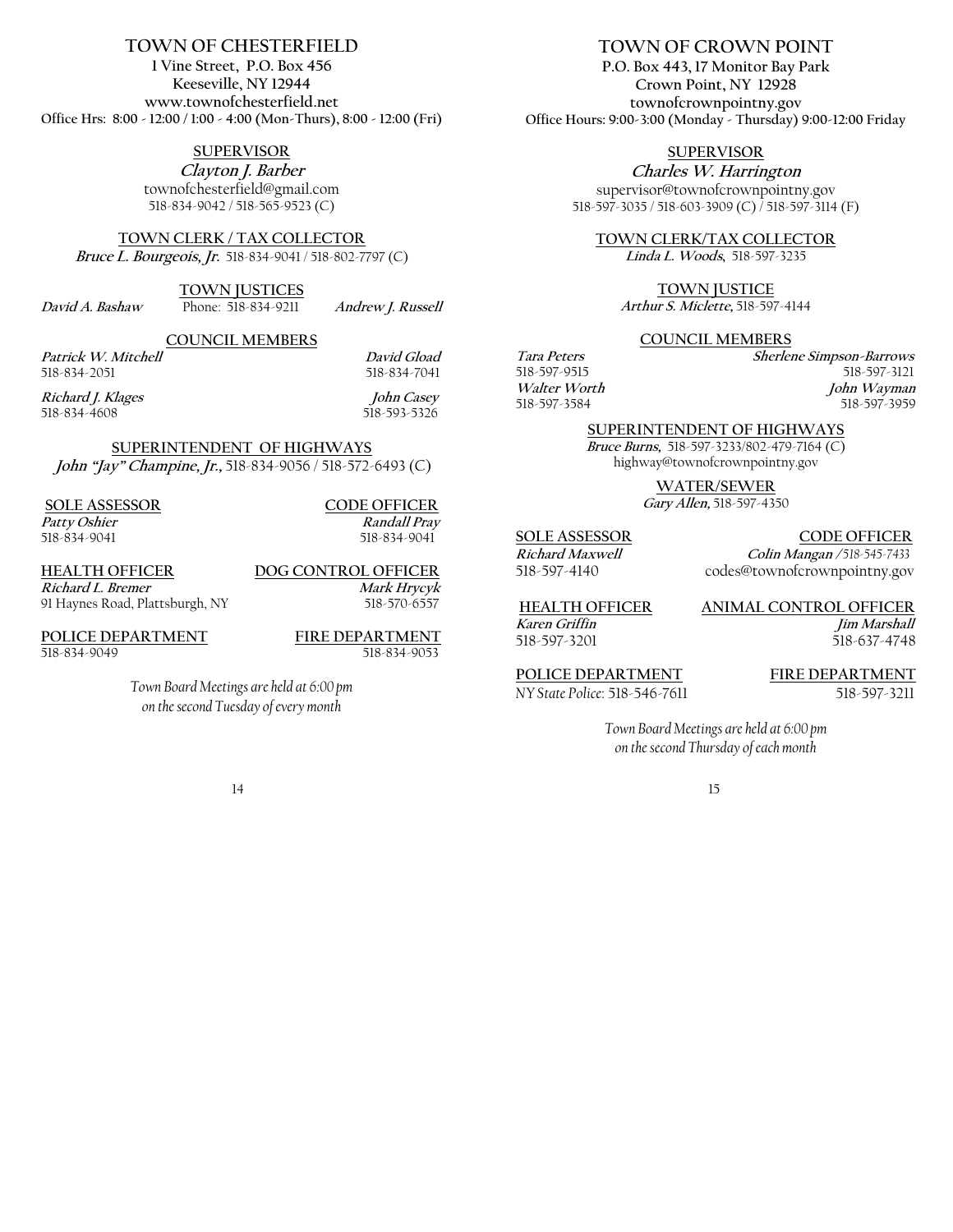# **TOWN OF ELIZABETHTOWN**

**P.O. Box 265, 7563 Court Street Elizabethtown, NY 12932 www.etownny.com Office Hours: 8:00 a.m. - 2:00 p.m. (Monday - Thursday) 9:00 a.m. - 12:00 p.m. (Saturday)** 

**SUPERVISOR**

**Noel Merrihew** etown@etownny.com 518-873-6555 / 518-873-2673 (H) / 518-873-9584 (F)

#### **TOWN CLERK/TAX COLLECTOR**

**Janet E. Cross,** 518-873-6555

#### **TOWN JUSTICES**

518-873-2047 / 518-873-6571 (F)

Peter Deming **Richard Olcott** 

#### **COUNCIL MEMBERS**

**Cathleen Reusser**518-873-6555 **William Wright Ben Morris** *Jeff Allott* 

#### **SUPERINTENDENT OF HIGHWAYS Michael Drew,** 518-873-2020

**WATER SUPERINTENDENT CODE OFFICER Dave Dickinson**<br> **Gordon Costin** 518-275-8183 518-637-5620

**SOLE ASSESSOR**<br> **Timothy D. Gay, Jr.**<br> **Dr. Charles E. Moisan, Jr. Timothy D. Gay, Jr. Dr. Charles E. Moisan, Jr.**  518-873-6555

**DOG CONTROL OFFICER TOWN HISTORIAN Todd Christian Janet M. Cross**<br>
518-873-9100 518-873-6555

518-873-9100518-873-6555

*Town Board Meetings are held at 7:00 pm on the third Tuesday of each month* 

16

# **TOWN OF ESSEX**

**2313 Main Street, P.O. Box 355 Essex, NY 12936-0355 info@townofessexny.gov Office Hours: 9:00 a.m. - 3:30 p.m. (Monday - Friday)**

# **SUPERVISOR**

**Ken Hughes**  supervisor@townofessexny.gov 518-963-4287 x4 / 518-963-4288 (F)

**CLERK TO THE SUPERVISOR ACCOUNT CLERK**<br> *Cheryl Sprang*, 518-963-4287 x2 *Angel Forbes*, 518-963-4287 x3 **Cheryl Sprang,** 518-963-4287 x2 **Angel Forbes,** 518-963-4287 x3

**TOWN CLERK/TAX COLLECTOR**

**Alicia Kelly**  P.O. Box 45, Essex, NY 12936 / 518-963-4287 x1

**TOWN JUSTICE**

**Hon. Craig Jackson,** 518-569-0532

#### **COUNCIL MEMBERS**

**Scott Hurlburt** 518-963-4287 x4 **Ronald Jackson**

 $\overline{E}$  *Frin Hall* 

#### **SUPERINTENDENT OF HIGHWAYS**

**Bradley French,** 518-963-4156

**ASSESSORS**

518-963-4287 x6

**Dianne Lansing David Sayre, Chr. Patricia Gardner**

**Colin Mangan Vacant**  518-545-7433

# **CODE OFFICER DOG CONTROL OFFICER**

*Town Board Meetings are held at 6:30 pm on the second Thursday of each month*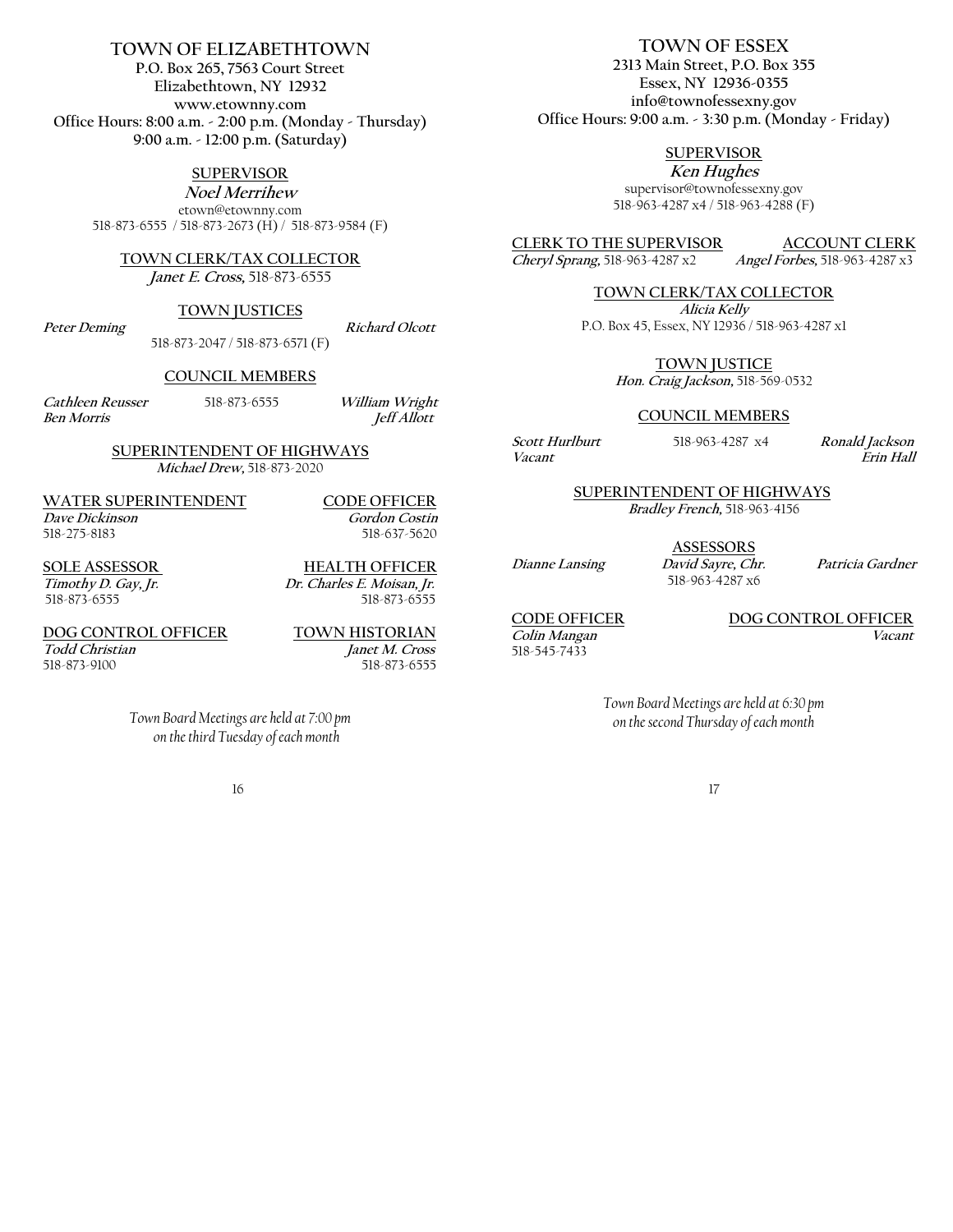#### **TOWN OF JAY P.O. Box 730 Au Sable Forks, NY 12912-0730 www.townofjay.gov Office Hours: 9:00 a.m. - 4:00 p.m. (Monday - Friday)**

#### **SUPERVISOR**

**Matthew Stanley**  supervisor@townofjayny.gov 518-647-2204 x103 / 518-907-8269 (C) / 518-647-5692 (F)

**TOWN CLERK TAX COLLECTOR** 

Carol Greenley-Hackel **Lori Ducharme** *Carol Greenley-Hackel* 518-647- 2204 x104 518-647-2204 x108

taxcollector@townofjayny.gov

**TOWN JUSTICE Daniel M. Deyoe -** 518-647-2204 x107 / court@townofjayny.gov

#### **COUNCIL MEMBERS**

**Knut Sauer**<br>
518-354-3449<br>
518-534-0061<br>
518-534-0061 518-354-3449 518-534-0061<br> *Stephen Forbes Thomas L. McDonald* **Stephen Forbes**<br> **STEP 518-524-2173**<br> **Thomas L. McDonald**<br> **STEP 518-946-2554** 518-946-2554

#### **SUPERINTENDENT OF HIGHWAYS**

**Kevin Lincoln** 

518-225-4599 / hwysuperintendent@townofjayny.gov

#### **ASSESSOR CODE OFFICER**

**Timothy Gay** Robbe Baer<br>
518-647-2204 x105<br>
518-647-2204 x106 Timothy.Gay@essexcountyny.gov codes@townofjayny.gov

518-647-2204 x105 518-647-2204 x106

#### **TOWN HISTORIAN**

**Sharron L. Hewston**  slhewston@yahoo.com / historian@townofjayny.gov 518-647-5929 (H) / 518-647-2204 x109 (O)

**HEALTH OFFICER DOG CONTROL OFFICER**

**Dr. Richard Bremer,** 518-647-2204 **Tiffany Blaney,** 518-647-2204 x150

*Town Board Meetings are held at 7:00 p.m. on the second Thursday of each month*

18

# **TOWN OF KEENE**

**10892 NYS Rt. 9N**, **P.O. Box 89 Keene, NY 12942 www.townofkeeneny.com Office Hours: 8:00 a.m. - 3:00 p.m. (Monday - Friday)** 

#### **SUPERVISOR**

**Joe Pete Wilson**  supervisor1@townofkeeneny.gov 518-576-4444 / 518-576-4676 (F)

**SUPERVISOR'S CLERK** 

**Ashley LeClair** */* supervisorclerk@townofkeeneny.gov

**TOWN CLERK/TAX COLLECTOR**

**Kimberly E. Smith** */* townclerk@townofkeeneny.gov

#### **TOWN JUSTICES**

**Barbara Dwyer****Henrietta Jordan**

518-576-4556 (O)

#### **COUNCIL MEMBERS**

518-576-4450

**Robert M. Biesemeyer Jennifer Whitney David R. Deyo****Teresa Cheethan-Palen** 518-637-3240 845-242-1667

#### **SUPERINTENDENT OF HIGHWAYS**

**Scott C. Smith,** 518-576-4755 / 518-860-0555 (C)

**SOLE ASSESSOR CODE OFFICER Richard Maxwell /** 518-576-9163 **Derrick Martineau**  assessor@townofkeeneny.gov 518-728-6100

**HEALTH OFFICER ANIMAL CONTROL OFFICER** 518-576-9011

**Robert Andrews Vacant** 

Keene - 518-576-4301 Keene Valley - 518-576-4727

**FIRE DEPARTMENT TOWN HISTORIAN** 

*Town Board Meetings are held at 7:00 pm on the second Tuesday of each month and 5:30 the last Tuesday of the month*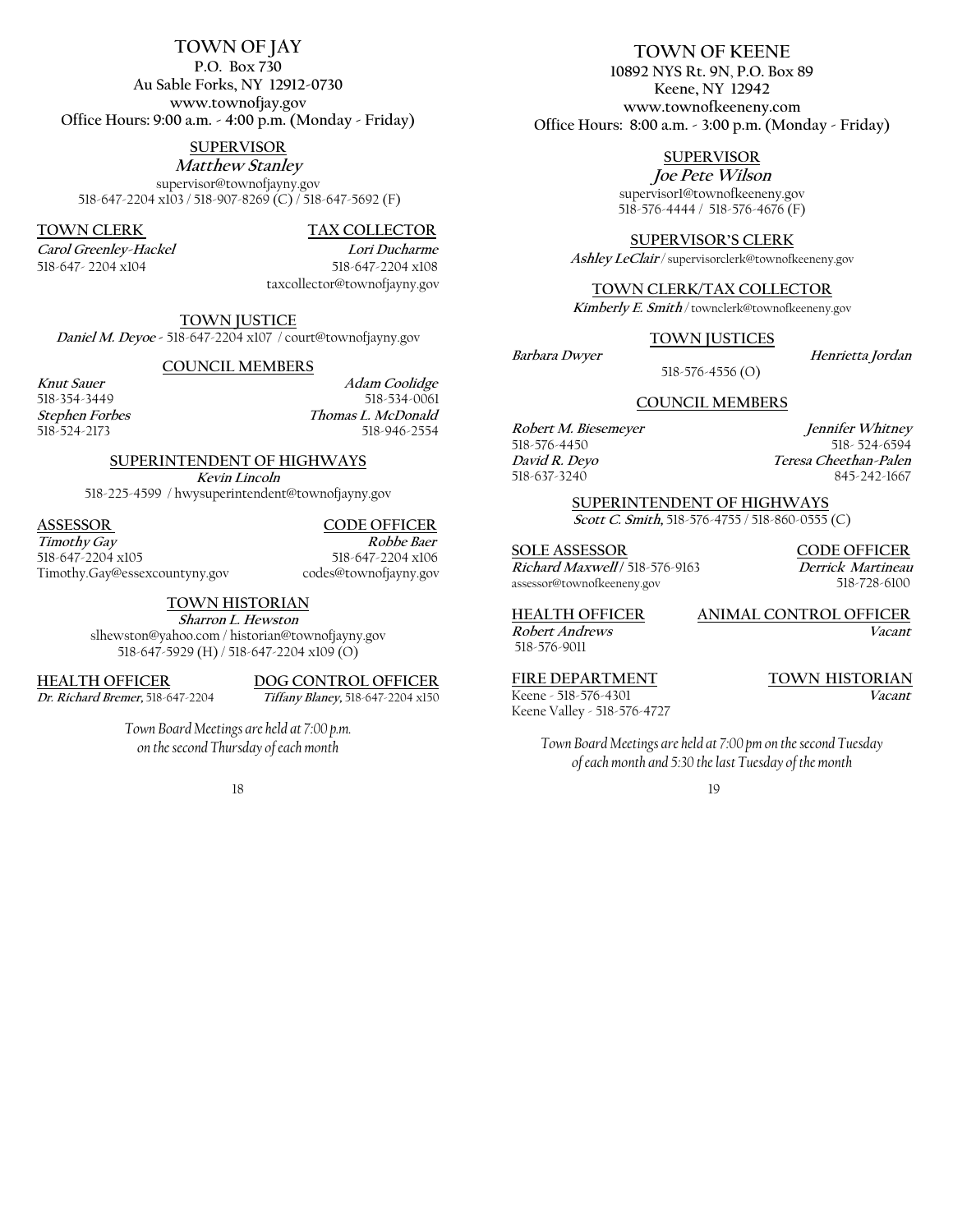#### **TOWN OF LEWIS P.O. Box 59**

**Lewis, NY 12950 www.lewisny.com Office Hours: 7:30 a.m. - 3:30 p.m. (Monday - Friday)** 

# **SUPERVISOR**

**James W. Monty**  supervisor@lewistownhall.com 518-873-6777 / 518-962-4737 (H) / 518-570-9363 (C) / 518-873-2372 (F)

# **CLERK TO THE SUPERVISOR TOWN CLERK**

**Wendy Ewald Pam Williams**, 518-420-3159 (C)<br>
518-873-6777 **CHICLE** Hours - Tuesday 4:30 PM-6:30 PM Office Hours - Tuesday 4:30 PM- 6:30 PM

### **TOWN JUSTICES**

| Timothy J. Pierce |                    | Tyler Glanda     |
|-------------------|--------------------|------------------|
| 518-873-9987(H)   | Court 518-873-3204 | 518-944-4524 (C) |

#### **COUNCIL MEMBERS**

**Lanita Canavan****Stephen Denton, Jr***.* 518-873-9875 518-873-9204 **John Blades****Terry Pulsifer, Jr.**  518-578-3599

# **TAX COLLECTOR SOLE ASSESSOR**

**Kathleen Robertson****Donna J. Bramer,** (Thursday 9:00 - 4:00) 518-873-9818 (H) 518-873-6777 / soleassessor3@gmail.com

# **SUPERINTENDENT OF HIGHWAYS**

 **Kevin Denton** 518-873-6455 / 518-873-2624 (H) / 518-565-6046 (C)

**CODE OFFICER ANIMAL CONTROL OFFICER R. Michael Flynn Glenn Williams** 518-873-9299 (H) 518-578-6790

**HEALTH OFFICER TOWN HISTORIAN** 

**Charles E. Moisan, Jr., M.D. Jean Dickerson**  518-873-6422

> *Town Board Meetings are held at 7:00 pm on the second Tuesday of each month*

> > 20

# **TOWN OF MINERVA**

**P.O. Box 937 Minerva, NY 12851-0937 www.townofminerva.com Office Hours: 8:30 a.m. - 4:00 p.m. (Monday - Friday)** 

# **SUPERVISOR**

**Stephen McNally**  supervisor@townofminervany.gov 518-251-2869 / 518-251-5136 (F)

### **TOWN CLERK** /**TAX COLLECTOR**

**Theresa Fish** 518-338-4424

#### **TOWN JUSTICES**

 **Daniel Palmer** 518-251-2019

#### **COUNCIL MEMBERS**

**Dave Labar**<br>
518-251-3200<br>
518-251-3619<br>
518-251-3619 518-251-3619 **Keith Dubay**<br> **Scott Fish**<br> **SI8**-251-4452<br> **SI8**-251-4630 518-251-4630

#### **SUPERINTENDENT OF HIGHWAYS**

**John Fish,** 518-251-3373

**ASSESSORS** 518-251-5133

**Letitia Williams Phillip F. Johnson Jake Hitchcock**

518-251-3879

**CODE OFFICER HEALTH OFFICER**<br> **Colin Mangan** *Teresa Hale Brannon* **Teresa Hale Brannon**<br>518-251-2876

> **ANIMAL CONTROL OFFICER Rob Kohrman,** 518-251 -3407

*Town Board Meetings are held at 7:00 pm on the first and third Thursday of each month*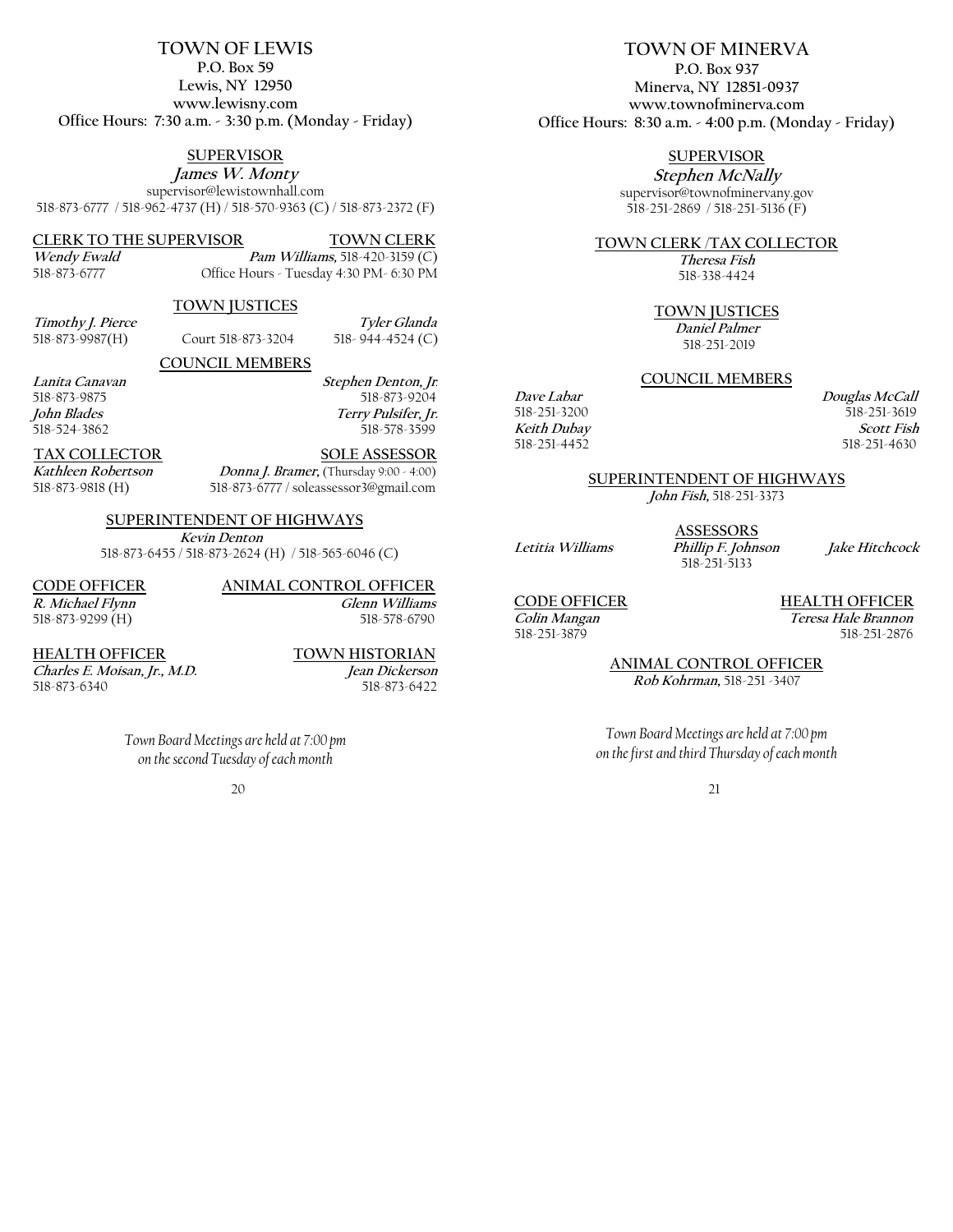### **TOWN OF MORIAH**

**38 Park Place, Suite 1 Port Henry, NY 12974 Office Hours: 8:00 a.m. - 4:00 p.m. (Monday - Friday)**

#### **SUPERVISOR**

**Thomas R. Scozzafava**  supervisor@townofmoriahny.gov 518-546-8631 / 518-546-7170 (H) / 518-546-3342 (F)

#### **TOWN CLERK/TAX COLLECTOR**

**Rose French**

townclerk@townofmoriahny.gov / 518-546-3341

#### **TOWN JUSTICES**

**Brian J. Venne****Richard Carpenter, Sr.**

court@townofmoriahny.gov / 518-546-9955 / 518-546-3346 (F)

#### **COUNCIL MEMBERS**

518-546-8631

**Thomas Anderson /** councilmananderson@townofmoriahny.gov **Matthew Brassard /** councilmanbrassard@townofmoriah**.gov Nathan Gilbo / c**ouncilmangilbo@townofmoriah.gov **Paul Salerno /** councilmansalerno@townofmoriah.gov

#### **HIGHWAY SUPERINTENDENT**

**Jamie Wilson,** 518-942-7155 / highway@townofmoriahny.gov

#### **ASSESSORS**

**Brent Ida Paul Mazzotte** *(Chr.)* **Leilani Sprague** assessors@townofmoriahny.gov / 518-546-3098

#### **CODE OFFICERS**

**Richard LaPier** */* buildingcodes@townofmoriah.gov */* 518-546-3510 **Frank Slycord** / propertymaintenance@townofmoriah.gov / 518-546-8675

**HEALTH OFFICER ANIMAL CONTROL OFFICER**

**Moriah Family Health,** 518-942-7123 **Edward Roberts,** 518-572-3816

*Mineville/Witherbee Fire Dept. /* 518-942-7126

**FIRE DEPARTMENTS POLICE DEPARTMENT** *Moriah Fire Dept.* / 518-546-7837

*Port Henry Fire Dept. / 518-546-7771* police@townofmoriahny.gov<br>Moriah Fire Dept. / 518-546-7837 518-546-7286

*Town Board Meetings are held at 6:00 pm on the second Thursday of each month*

#### 22

# **TOWN OF NEWCOMB**

**5639 State Rte. 28N, P.O. Box 405 Newcomb, NY 12852 www.newcombny.com Office Hours: 8:00 a.m. - 4:00 p.m. (Monday - Friday)** 

#### **SUPERVISOR**

**Mr. Robin DeLoria**  supervisor@newcombny.gov 518-582-3211 #9/ 518-509-3607 /518-582-2061 (F)

**TOWN CLERK ADMINISTRATIVE ASSISTANT**<br>Mary A. Pound, 518-582-3211 *Amanda Lamphear*, 518-509-3602

**Mary A. Pound,** 518-582-3211 **Amanda Lamphear,** 518-509-3602

**TOWN JUSTICE**

**Robert Ward,** *518-*582-3211 / 518-509-3605 (C)

# **COUNCIL MEMBERS**<br>David d Bott -518-582-3080 David

**Paul LaCourse -** 518-582-2205 **Lana Fennessy -** 518-582-3023

**TAX COLLECTOR HIGHWAY SUPERINTENDENT** 

**Karen Darrah**, 518-582-5131 (H)**Cliff DeMars,** 518-509-3608

**ASSESSORS** 518-509-3606

**Jennifer Fifield Lowell Stringer Edna Van Auken** 

**Donald Bott -**518-582-3080**David Olbert -** 518-582-2583

**CODE OFFICER** MAINTENANCE DEPARTMENT<br> *George Damasevitz Eugene Bush*, 518-509-3610 518-509-3604

**George Damasevitz Eugene Bush,** 518-509-3610

**HEALTH OFFICER SENIOR MEAL SITE Kevin Bolan, RPA,** 518-582-2991 Donna DeLoria, 508-509-3611

**ANIMAL CONTROL OFFICER FIRE / POLICE** 

**Lorinda Marconi**, 518-582-2001 **911**

**PARKS/REC. EVENTS COORDINATOR David Hughes, 518-509-3603** 

*Town Board Meetings are tentatively set for 7:00 pm on the second and fourth Tuesday of each month*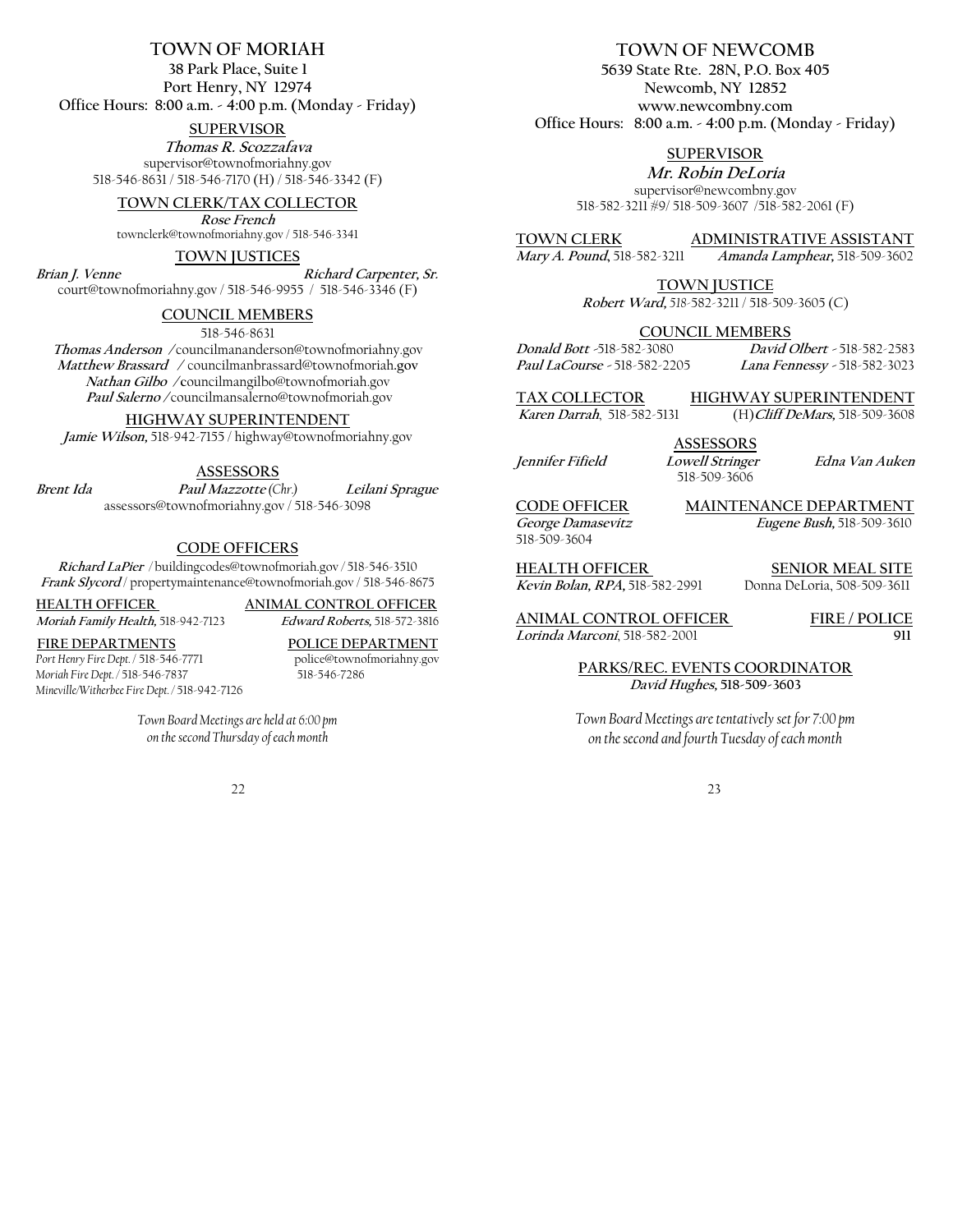# **TOWN OF NORTH ELBA**

**2693 Main Street, Suite 101 Lake Placid, NY 12946 www.northelba.org clerk@northelba.org Office Hours: 9:00 a.m. - 5:00 p.m. (Monday - Friday)**

#### **SUPERVISOR**

**Derek Doty**  ddoty@northelba.org 518-523-9516 / 518-523-9569 (F)

#### **TOWN CLERK/TAX COLLECTOR**

**Laurie C. Dudley,** laurie@northelba.org **/** 518-523-2162

#### **TOWN JUSTICES**

**Dean M. Dietrich**518-523-2141 **Alec Friedman**

#### **TOWN COUNCIL MEMBERS**

**Richard Cummings**518-523-9516 **Richard Preston**

**Jason Leon Emily Politi** 

#### **SUPERINTENDENT OF HIGHWAYS Kenneth Porter,** 518-523-9081

**ASSESSOR'S OFFICE CODE OFFICERS Todd Anthony Michael Orticelle/Darcie LaFave**  518-523-1975518-523-9518

> **ANIMAL CONTROL OFFICERS Chris Fadden** *and* **Amberly Rounds**  518-523-2162

**POLICE DEPARTMENT**<br>518-523-3306<br>518-523-3211 518-523-3306

*Town Board Meetings are held at 7:00 pm on the first Tuesday of each month* 

# **TOWN OF NORTH HUDSON**

**P.O. Box 60, US Rt. 9, 3024 North Hudson North Hudson, NY 12855 www.northhudsonny.com supervisorsclerk@townofnorthhudsonny.gov Office Hours: 8:00 a.m. to 3:30 p.m. (Monday - Thursday) 8:00 a.m. to 12:00 p.m. (Friday)** 

## **SUPERVISOR**

**Stephanie E. DeZalia**  supervisor@townofnorthhudsonny.gov 518-532-9811 / 518-532-0122 (F)

#### **TOWN CLERK** / **TAX COLLECTOR**

**Martha King** / 518-532-7666 townclerk@townofnorthhudsonny.gov

#### **TOWN JUSTICE**

**Deborah Duntley,** 518-532-0587 / 518-532-0150 (F) 7:00 a.m. - 3:30 p.m., court - 3rd Tues. of the month

#### **TOWN COUNCIL MEMBERS**

#### **Brian DeZalia Larry Koller**<br> **Example 218-532-9890 CALC 118-532-0118** 518-532-0118 **Maureen Marsden****Brian Caza** 518-532-7224 518-586-2401

#### **SUPERINTENDENT OF HIGHWAYS**

**Ken Foster,** 518-532-7630

**ASSESSORS**

**Bruce Caza Michael Marsden (Chr.)****Vacant** assessors@townofnorthhudsonny.gov / 518-532-0539

**CODE OFFICER**<br> *Ion Senecal*, 518-532-7666<br> *Martha King*, 518-532-7666 **Jon Senecal,** 518-532-7666 **Martha King,** 518-532-7666

**ANIMAL CONTROL OFFICER****FIRE DEPARTMENT**

**Sarah Potter,** 518-532-9267 518-532-7093 Emergency Dial 911

> *Town Board Meetings are held at 6:00 pm on the third Thursday of each month*

> > 25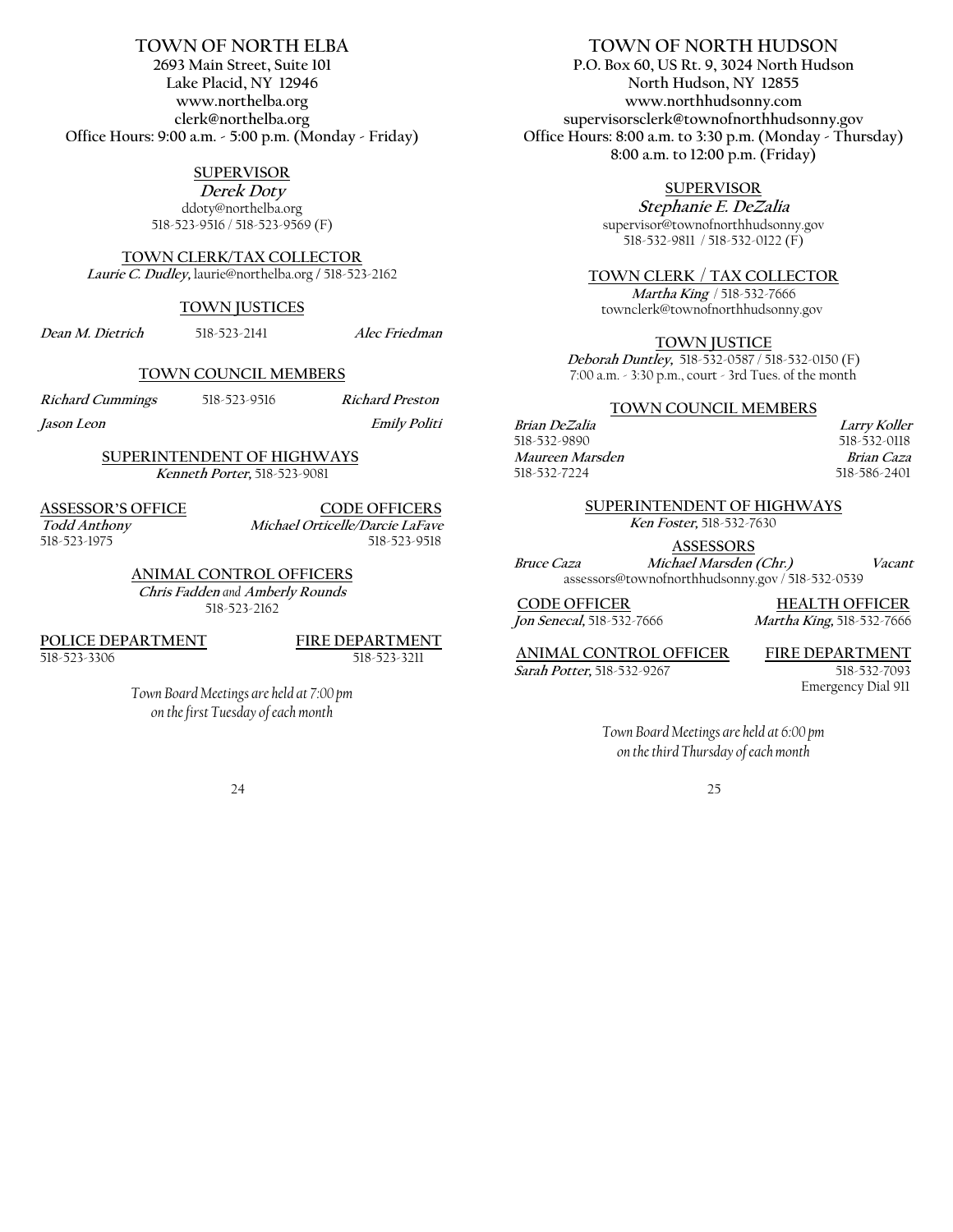# **TOWN OF ST. ARMAND**

**P.O. Box 338, 1702 NYS Route 3 Bloomingdale, NY 12913 www.townofstarmand.com** / **info@townofstarmand.com Office Hours: 8:00 am - 2:00 pm (Monday - Thursday)** 

**SUPERVISOR**

**Davina Winemiller** 518-891-3189 x1 / 518-637-9185 (C) / 518-891-6092 (F)

**TOWN CLERK TAX COLLECTOR**<br> *Barbara Darrah***, 518-891-3189 x3** *Nancy Heath*, 518-891-3189 x6

Barbara Darrah, 518-891-3189 x3

**TOWN JUSTICE**

**Frank Whitelaw ,** 518-891-3189 x4 / fwhitelaw@nycourts.gov

**COUNCIL MEMBERS**

**Donald Amell****Karl Law, Deputy Supervisor** 518-524-0749

**Sheridan Swinyer Stephanie Bolduc Mikesell** 518-891-1248 861-965-4733

**SUPERINTENDENT OF HIGHWAYS** 

**Douglas Snickles , Jr.,** 518-891-5623(O) /518-524-2155 (C)

**DEPUTY SUPERINTENDENT OF HIGHWAYS Cory Skiff,** 518-524-0963 (C)

**SOLE ASSESSOR**

**Donna Bramer** 

starmandassessor3@gmail.com / 518-891-3189 x2 (Fridays)

**WATER DEPARTMENT Cory Skiff , Superintendent /** 518-524-0963 (C)

**WASTEWATER DEPARTMENT WATER TREATMENT BLDG Stan Ingison** 518-891-3743

518-891-0135 / 518-946-7465 (H)

**CODE OFFICER Rodger Tompkins /** 838-202-0802©

**HEALTH OFFICER ANIMAL CONTROL OFFICER Ray Scollins,** 518-572-3013 **Lena Bombard,** 518-891-1553

*Town Board Meetings are held at the Bloomingdale Town Hall at 6:30 pm on the third Tuesday of each month*

26

## **TOWN OF SCHROON**

**P.O. Box 578, 15 Leland Avenue Schroon, NY 12870 www.schroon.net Office Hours: 8:00 a.m. - 4:00 p.m. (Monday - Friday)**

> **SUPERVISOR Margaret C. Wood**  518-532-7737 x11 / 518-532-9474 (F)

**TOWN CLERK/TAX COLLECTOR**

**Patricia Savarie,** 518-532-7737 x12

**TOWN JUSTICE**

**Mark S. Granger** 518-532-7737 x16 / 518-532-9104 (F)

#### **COUNCIL MEMBERS**

**Lynn Donaldson****Richard Gero** 838-200-2823518-532-9520

**Leanna Welch Ethan Thompson** 518-532-7858

**SUPERINTENDENT OF HIGHWAYS**

**Dana Shaughnessy,** 518-532-7878

**ASSESSORS** 

518-532-7737 x14 **Richard Schoenstadt, Chairman Neil Chippendale**

**CODE OFFICER**

**Jon Senecal,** 518-532-7737 x15

# **HEALTH OFFICER ANIMAL CONTROL OFFICER**

*Hudson Headwaters,* 518-532-7120**Laurie Bruce,** 518-532-7101

*NY State Police*, 518-532-7611 *Dial* 911

POLICE DEPARTMENT FIRE DEPARTMENT

*Town Board Meetings are held at 6:00 pm on the second and forth Monday of each month*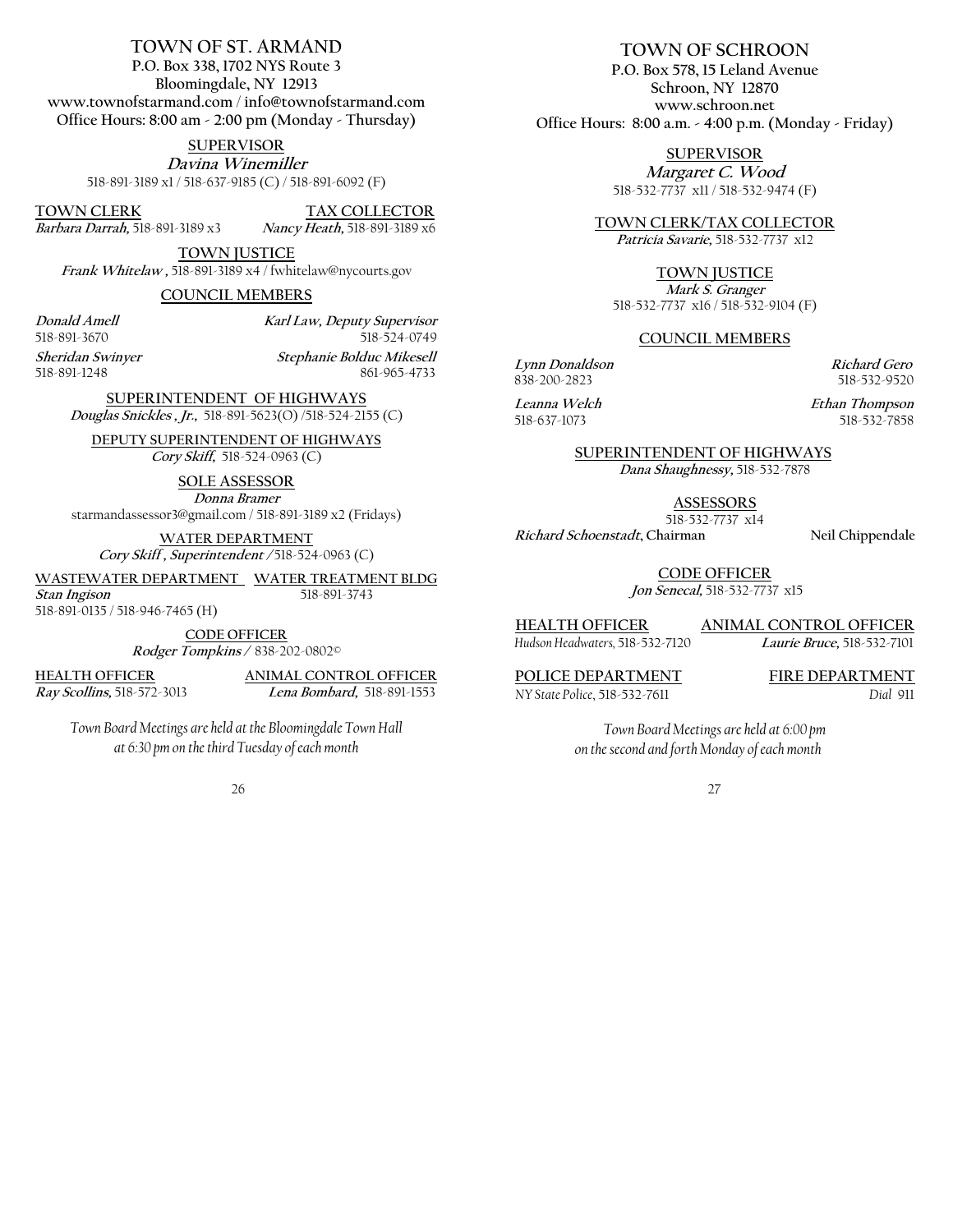#### **TOWN OF TICONDEROGA P.O. Box 471, 132 Montcalm Street Ticonderoga, NY 12883 www.townofticonderoga.org Office Hours: 8:00 a.m. - 4:00 p.m. (Monday - Friday)**

### **SUPERVISOR**

**Mark A. Wright** supervisor@townofticonderoga.org 518-585-6265 x1 / 518-586-6032 (C) / 518-585-3279 (F)

**TOWN CLERK/TAX COLLECTOR**

**Tonya Thompson** townclerk@townofticonderoga.org / 518-585-6677 / 518-585-7211 (F)

**TOWN JUSTICES James O'Bryan** 518-585-7141 / 518-585-7161 (F**) Philippe LaPearle**

**COUNCIL MEMBERS**

**Dave Woods**518-585-6677 **Joyce Cooper**  $Tom$  *Cunningham* 

> **SUPERINTENDENT OF HIGHWAYS Sal Barnao,** 518-585-7317 (O) / 518-593-0646 (C)

**WATER/WASTEWATER SUPERINTENDENT Derrick Fleury,** 518-585-7855

**SOLE ASSESSOR CODE OFFICER Patricia Osier,** 518-585-5285 **Dave Burrows,** 518-585-9851

**HEALTH OFFICER**<br> *Iames O. Gabler.* **518-585-9056<br>
<b>***Robert Budwick* James *O. Gabler*, 518-585-9056

**POLICE DEPARTMENT FIRE DEPARTMENT** 518-585-3456 518-585-7771

*Town Board Meetings are held at 6:00 pm on the second Thursday of each month*

28

**TOWN OF WESTPORT 22 Champlain Ave, P.O. Box 465 Westport, NY 12993 www.westportny.net Office Hours: 8:00 a.m. - 4:00 p.m. (Monday - Friday)**

**SUPERVISOR**

**Michael K. Tyler**  supervisor@westportny.net 518-962-4419 / 518-962-4550 (F)

**TOWN CLERK/TAX COLLECTOR**

**Kate Simmer** 518-962-8360

**TOWN JUSTICE**

**Donald Markwica** 518-962-4882

#### **COUNCIL MEMBERS**

**Michael Brankmann**518-962-4419**Steven E. Viens David Kirkby****Barry Morrison**

 **DPW SUPERINTENDENT Kevin Severance,** 518-962-4877

**SOLE ASSESSOR**  **Timothy D. Gay Jr.,** 518-962-4419

**CODES / ZONING OFFICER George F. Hainer,** 518-962-4419

**HEALTH OFFICER ANIMAL CONTROL OFFICER Vacant,** 518-962-4419 **Jacob Ashe,** 518-586-0420

**POLICE DEPARTMENT**<br>518-962-8235<br>518-962-4701

518-962-4701

*Town Board Meetings are held at 7:00 pm on the second and 3:00 pm on the fourth Tuesday of each month*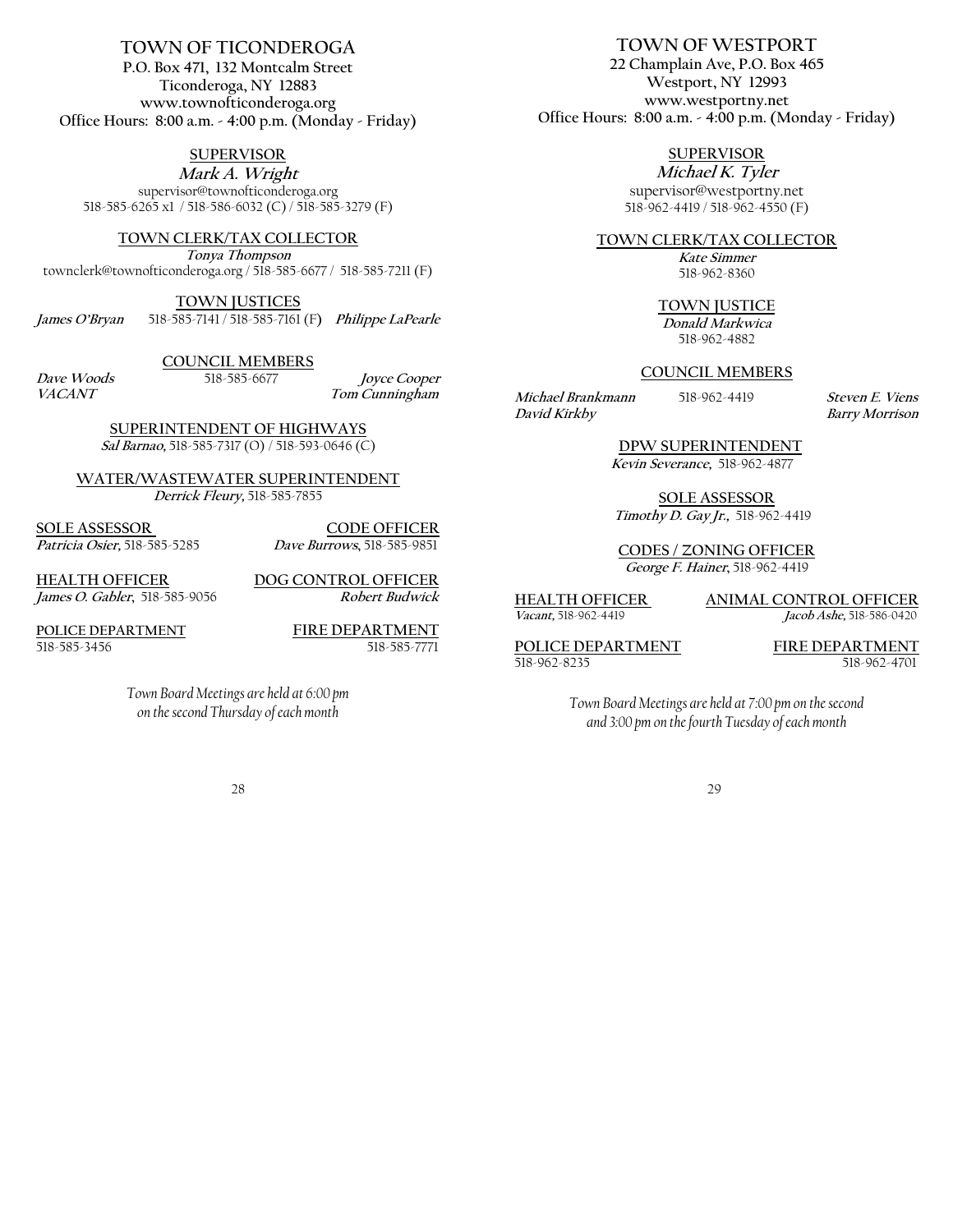# **TOWN OF WILLSBORO**

**5 Farrell Road Willsboro, NY 12996 www.townofwillsboro.com Office Hours: 9:00 a.m. - 4:00 p.m. (Monday - Friday)**

**SUPERVISOR**

**Shaun Gillilland**  supervisor@townofwillsborony.gov 518-963-8668 /518-963-7447 (H) / 518-420-7477 (C) / 518-963-7488 (F)

#### **TOWN CLERK/TAX COLLECTOR**

**Sue Thompson** townclerk@townofwillsborony.gov / 518-963-8668

**TOWN JUSTICES**

**Jessie Morgan** 518-963-4014 / 963-7069 (F) **Gregg S. Dickerson**

**COUNCIL MEMBERS**

Lane Sayward Scott Christian

**Steven Benway****Lorilee Sheehan**

**HIGHWAY SUPERINTENDENT** 

 **Travis Crowningshield**  518-963-4556 / 518-963-7279 (H) / 518-572-7567 (C)

**SOLE ASSESSOR CODE OFFICER**

**David Galarneau Terry Pulsifer, Jr. Terry Pulsifer, Jr. Terry Pulsifer, Jr. Terry Pulsifer, Jr. Terry Pulsifer, Jr.** 518-963-7411/518-360-7473 (C)

*Willsboro Smith House*<br><sup>518-963-4275</sup>

**HEALTH OFFICER ANIMAL CONTROL OFFICER** 518-963-8668 / 518-572- 1912 (C)

**POLICE DEPARTMENT**<br>NY State Police - 518-873-2750<br>Dial - 911 *NY State Police* - 518-873-2750

*Town Board Meetings are held at 6:30 pm on the second Wednesday of each month*

30

# **TOWN OF WILMINGTON**

**P.O. Box 180 Wilmington, NY 12997 www.townofwilmington.org Office Hours: 8:00 a.m. - 3:30 p.m. (Monday - Friday)**

# **SUPERVISOR**

**Roy C. Holzer**  townsupervisor@townofwilmington.org 518-946-7179 (O) / 518-420-6395 (H) / 518-946-7124 (F)

**TOWN CLERK/TAX COLLECTOR**

**Nancy P. Randall,** 518-946-2105

#### **CLERK TO THE SUPERVISOR**

**Nicole Forbes,** 518-946-7174 **nicoleforbes@townofwilmington.org** 

**TOWN JUSTICES**

**James Selkirk** 518-946-7129 **Hope Smith-Holzer**

**COUNCIL MEMBERS Darin Forbes, Deputy Supervisor****Dawn Stevens**

**Paula McGreevy**518-946-7174**Rarilee Conway** 

**HIGHWAY SUPERINTENDENT** 

**Louie Adragna,** 518-524-7196

**ASSESSORS** 518-946-7174

**Blanche Peck Alphonso Smith Marcel Bruce**

**CODE OFFICER**<br>
Dug Nemec, 518-390-8580<br>
Dr. Rob DeMuro, 518-946-1111 *Doug Nemec, 518-390-8580* **Dr. Rob DeMuro,** 518-946-1111

**ANIMAL CONTROL OFFICER** FIRE DEPARTMENT<br> *Shirley Lawrence*, 518-534-2878 518-946-7187 Shirley Lawrence, 518-534-2878

*Town Board Meetings are held at 7:00 pm on the second Tuesday of each month*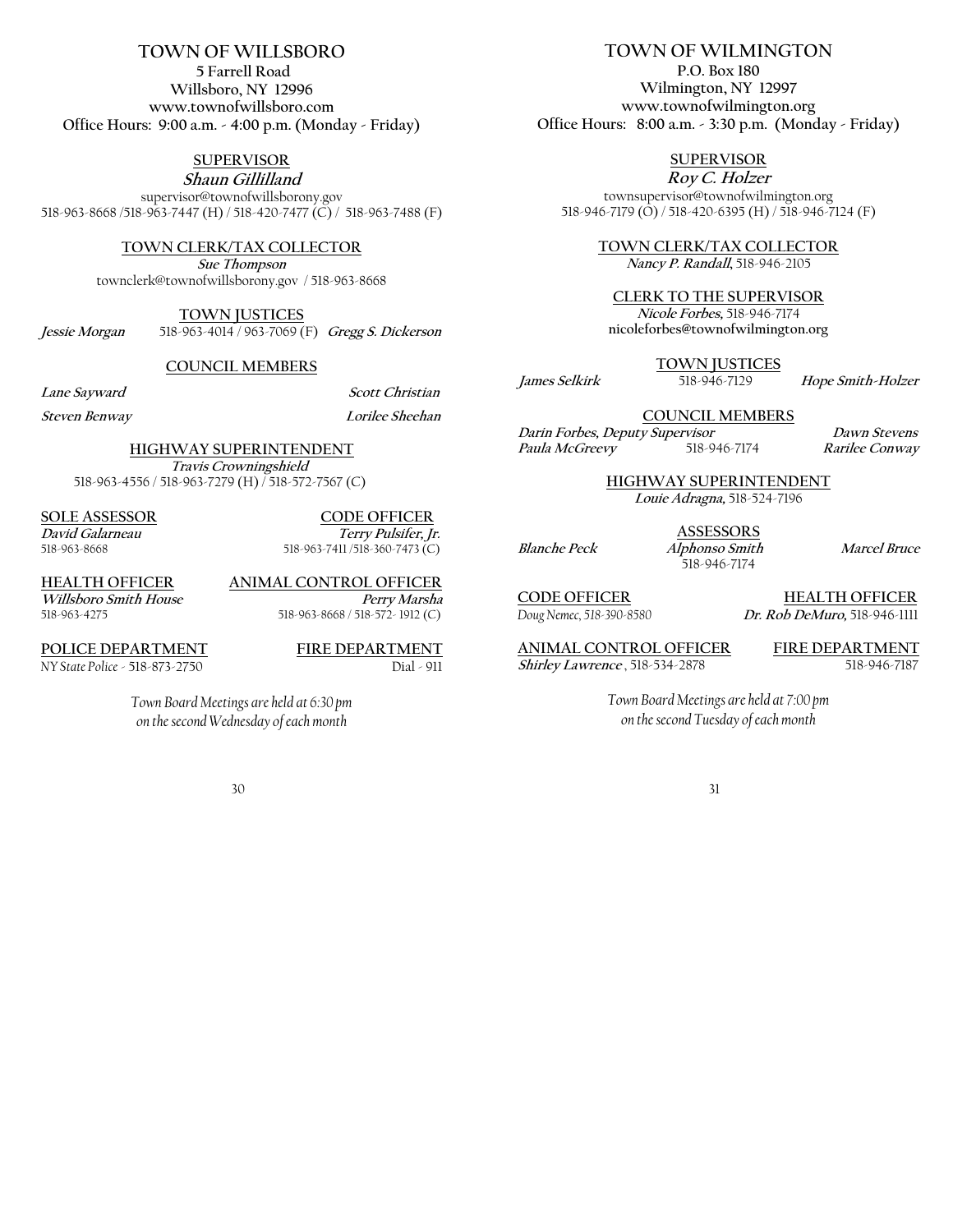#### **LAKE PLACID VILLAGE, INC. 2693 Main Street, #204 Lake Placid, NY 12946-3351 518-523-2597 / 518-523-1321 (F) www.villageoflakeplacid.ny.gov Office Hours: 8:00 a.m. - 5:00 p.m. (Monday -Friday)**

**MAYOR Art Devlin,** 518-523-2584 mayordevlin@villageoflakeplacid.ny.gov

#### **TRUSTEES**

**Peter Holderied, Deputy Mayor** deputymayorholderied@villageoflakeplacid.ny.gov

**Jackie Kelly** trusteekelly@villageoflakeplacid.ny.gov

**Marc Galvin** trusteegalvin@villageoflakeplacid.ny.gov

**Jason Leon** trusteeleon@villageoflakeplacid.ny.gov

**VILLAGE TREASURER/CFO** 

**Mindy Goddeau,** 518-523-2597 x138 / treasurer@villageoflakeplacid.ny.gov

 **VILLAGE CLERK Anita Anthony Estling,** 518-523-2584 / lpclerk@villageoflakeplacid.ny.gov

**VILLAGE JUSTICES** 

David Coursen **Dean Dietrich** 518-523-2004/518-523-7278 (F) / justicecourt@villageoflakeplacid.ny.gov

**DPW DEPARTMENT**<br> *Brad Hathaway*, Superintendent 518-523-2002<br> *Janet H. Bliss*, 518-523-9900 Brad Hathaway, Superintendent 518-523-2002

**Charles Dobson,** Deputy Chief of Police **Kimball Daby,** Electric Supt. 518-523-3306 518-523-9601 (F)<br>www.lakeplacidpd.com

**POLICE DEPARTMENT**<br> *Charles Dobson*, Deputy Chief of Police *Kimball Daby*, Electric Supt. Utility Billing Office - 518-523-2597

FIRE DEPARTMENT EMERGENCIES Phone: 518-523-3211 **DIAL 911 or 518-523-3211**  **VILLAGE OF SARANAC LAKE**

**39 Main Street, Suite 9 Saranac Lake, NY 12983 518-891-4150 / 518-891-1324 (F) Office Hours: Monday - Friday 8:00 a.m. - 5:00 p.m., January - May / September - December 7:30 a.m. - 4:30 p.m., June, July & August**

**MAYOR**

**James Williams** MayorWilliams@saranaclakeny.gov

518-891-4150 x202

**CLERK TREASURER Kareen Tyler Elizabeth Benson, CPA** treasurer@saranaclakeny.gov<br>518-891-4150 x231

#### **TRUSTEES**

**VILLAGE MANAGER VILLAGE ATTORNEY John Sweeney Janelle C. LaVigne** manager@saranaclakeny.gov 518-359-2220

**DPW SUPERINTENDENT**<br> *Dustin Martin*, 518-891-4160<br>
518-891-3037 **Dustin Martin, 518-891-4160** dpw1@saranaclakeny.gov wwtp@saranaclakeny.gov

**COMMUNITY DEVELOPMENT CODE ENFORCEMENT**  *Jamie Konkoski* **Patrick Giblin** *Patrick Giblin* **Comdev@saranaclakeny.gov** comdev@saranaclakeny.gov

**Charles Potthash***, Chief* 518-891-2333 policechief@saranaclakeny.gov **Emergencies Dial - 911** 

**Richard Shapiro****Thomas Catillaz** TrusteeCatillaz@saranaclakeny.gov

**Kelly Brunette**<br>TrusteeBrunette@saranaclakeny.gov TrusteeScollin@saranaclakeny.gov TrusteeScollin@saranaclakeny.gov

**POLICE DEPARTMENT FIRE DEPARTMENT**

32